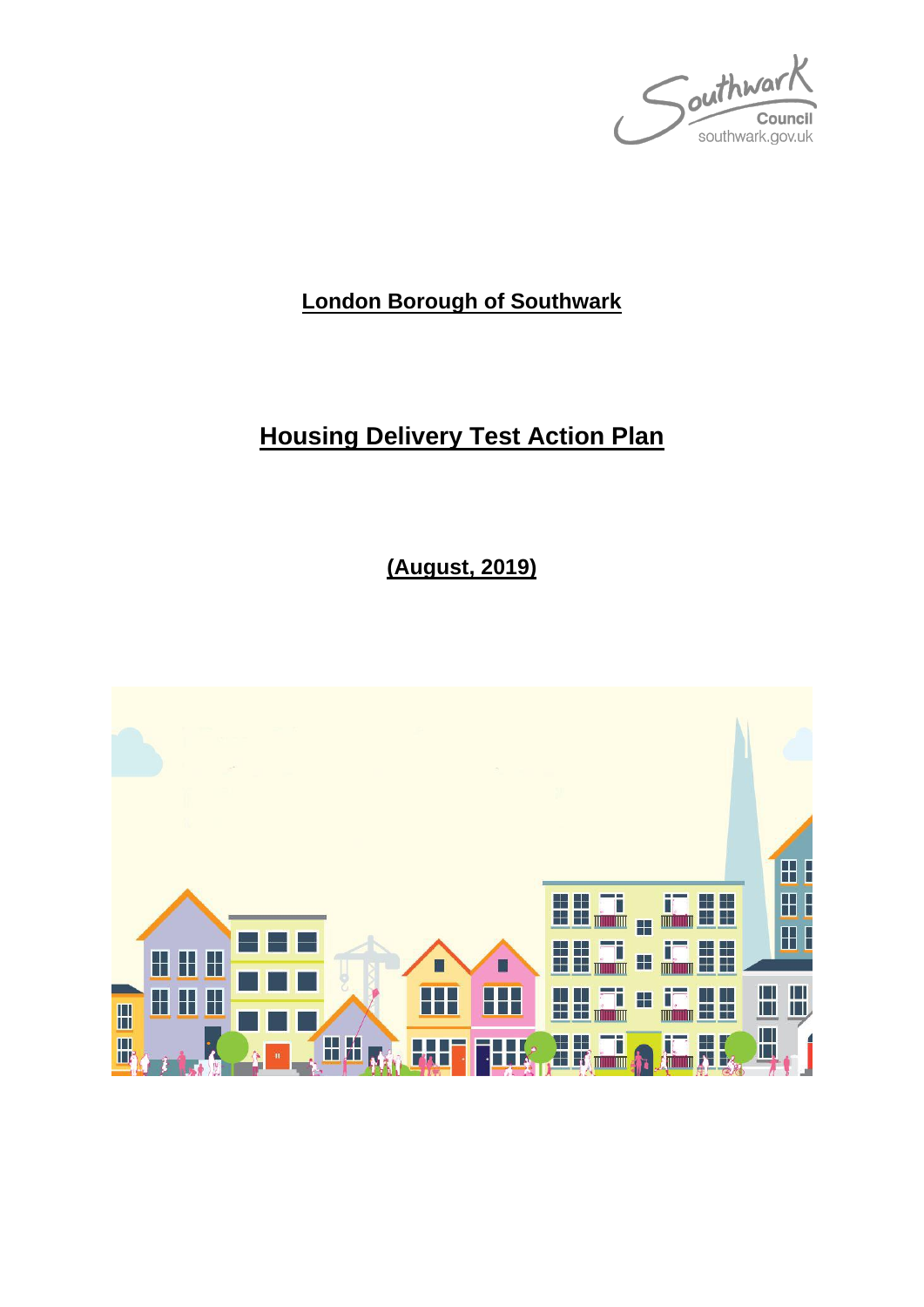## **Content**

| 1. Introduction                                           |    |
|-----------------------------------------------------------|----|
| 2. What is Southwark's strategy for delivering new homes? | 3  |
| 3. Housing approvals and completions in Southwark         | 5  |
| 4. Understanding the key issues and barriers              |    |
| 5. What will Southwark do to improve delivery?            | 9  |
| 6. Monitoring and performance                             | 17 |

## **Appendices**

Appendix 1 – Total net housing approvals in Southwark in the last fifteen financial years Appendix 2 – Total net housing completions in Southwark in the last fifteen financial years

Appendix 3 – Social and intermediate housing product types presented in Appendix 1 and Appendix 2

Appendix 4 – Annual average housing supply monitoring targets 2015-2025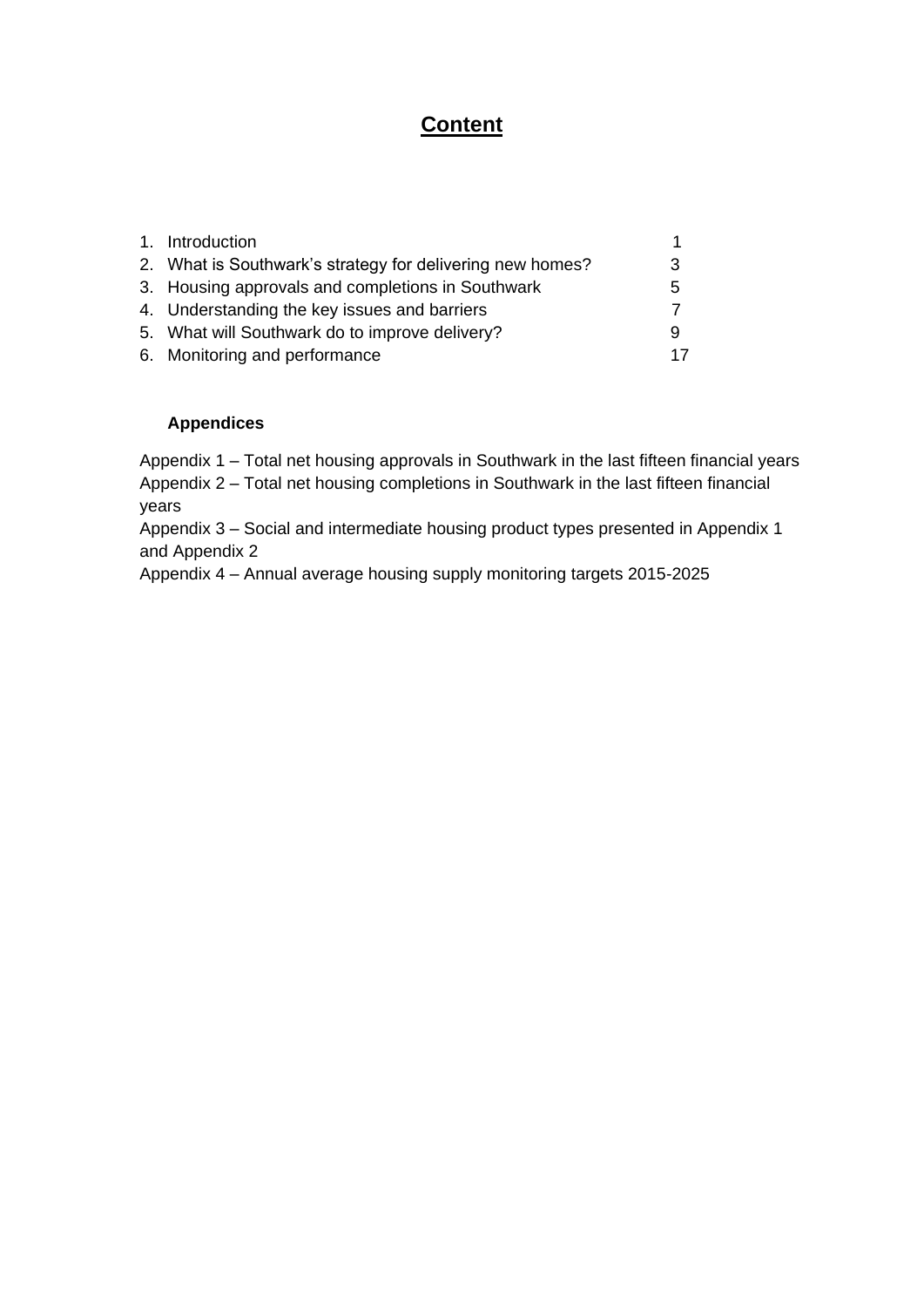#### **List of tables**

Table 1: Housing Delivery Test results Southwark Table 2: Percentage of net housing completions by boroughs against the London Plan target Table 3: Key issues and barriers to delivery Table 4: Actions

## **Abbreviations**

HA – Housing Association

HDT – Housing Delivery Test

HDTAP - Housing Delivery Test Action Plan

HRA – Housing and Revenue Account

GLA – Greater London Authority

LDD – London Development Database

LPA – Local Planning Authority

MHCLG - Ministry of Housing, Communities and Local Government

NPPF – National Planning Policy Framework

NSP - New Southwark Plan

OA – Opportunity area

OKRAAP - Old Kent Road Area Action Plan

OKR – Old Kent Road

SCI – Statement of Community Involvement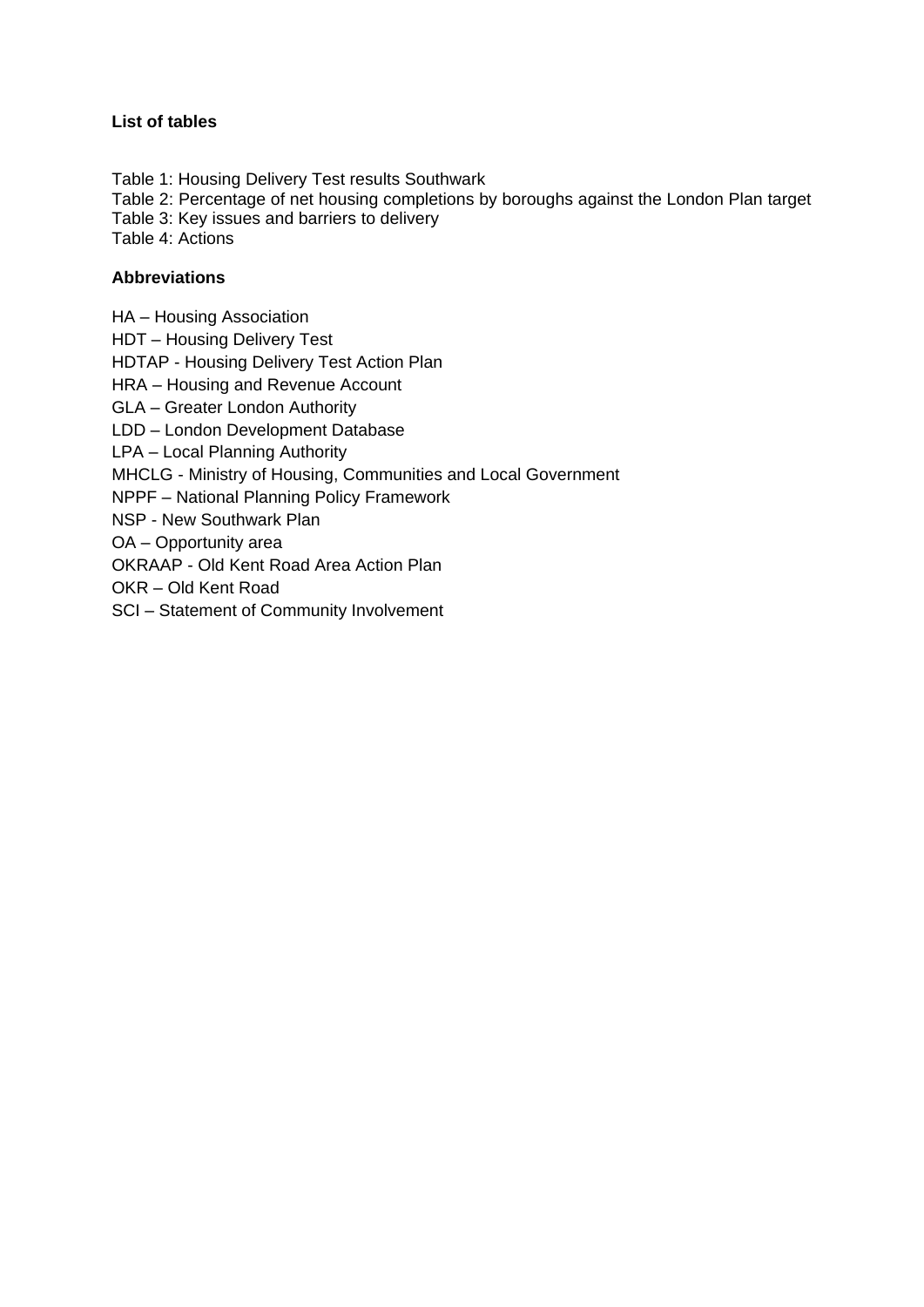## **1. Introduction**

- 1.1 Southwark Council is a top performing borough for providing social rented housing and other housing tenures. Since 2004 we have permitted 41, 350 homes and 22,516 of those have been built. 25% of them have been social rented providing 2,686 social rented homes for people in Southwark. We are the only borough who ask for social rented housing and our commitment to delivering affordable housing for our residents is what motivates us daily. We are building 11,000 new council homes and leading the way to deliver many more for the people who need it most.
- 1.2 The Ministry of Housing, Communities and Local Government (MHCLG) introduced the Housing Delivery Test (HDT) in November, 2018 as a mechanism to monitor housing delivery locally. The HDT is a percentage measurement that compares the number of net new homes delivered over the previous three years against the authority's net housing requirement. The method of calculating the HDT requirement is set out in the Housing Delivery Test Measurement rule book.
- 1.3 Where housing delivery over the previous three years has been less than 95% of the requirement, the Local Planning Authorities (LPAs) should prepare an action plan setting out the cause of under delivery and the intended actions to increase delivery.
- 1.4 The results of the HDT were published in February, 2019. Table 1 below sets out the HDT results for Southwark. Between 2015-2018 Southwark delivered 4,771 homes against the target of 5,941 homes. In 2016/2017 Southwark delivered 2,520 homes, exceeding the requirement of 2,155 homes by 365 homes. Housing delivery is at 80% against the target. Even though this is one of the highest delivery of homes by any Council Southwark is required to produce an Action Plan and add a 20% buffer onto the five year land supply to address the under delivery.

| Year         | <b>Housing</b><br><b>Delivery Test</b><br><b>Requirement</b><br>(MHCLG) | <b>LBS delivery</b><br>figures as per the<br><b>Housing Delivery</b><br><b>Test (MHCLG)</b> | <b>LBS net delivery figure</b><br>from London<br><b>Development Database</b> |
|--------------|-------------------------------------------------------------------------|---------------------------------------------------------------------------------------------|------------------------------------------------------------------------------|
| 2015/2016    | 1,630                                                                   | 1,436                                                                                       |                                                                              |
| 2016/2017    | 2,155                                                                   | 2,520                                                                                       |                                                                              |
| 2017/2018    | 2,156                                                                   | 816                                                                                         |                                                                              |
| 2018/2019    |                                                                         |                                                                                             | 3,208                                                                        |
| <b>Total</b> | 5,941                                                                   | 4,771                                                                                       | 7,980*                                                                       |

**Table 1:** Housing Delivery Test results for Southwark

\*this figure includes LBS delivery as per the Housing Delivery Test from 2015-2018 and LBS delivery as per the LDD from 2018/19.

Source: Housing Delivery Test: 2018 measurement published on 19<sup>th</sup> February 2019 [\(https://www.gov.uk/government/publications/housing-delivery-test-2018-measurement\)](https://www.gov.uk/government/publications/housing-delivery-test-2018-measurement)

1.5 Southwark has consistently approved a significant amount of net dwellings through the planning system over the last fifteen financial years, which on average is equivalent to 2,757 net dwellings per year. Notwithstanding this, approving a significant number of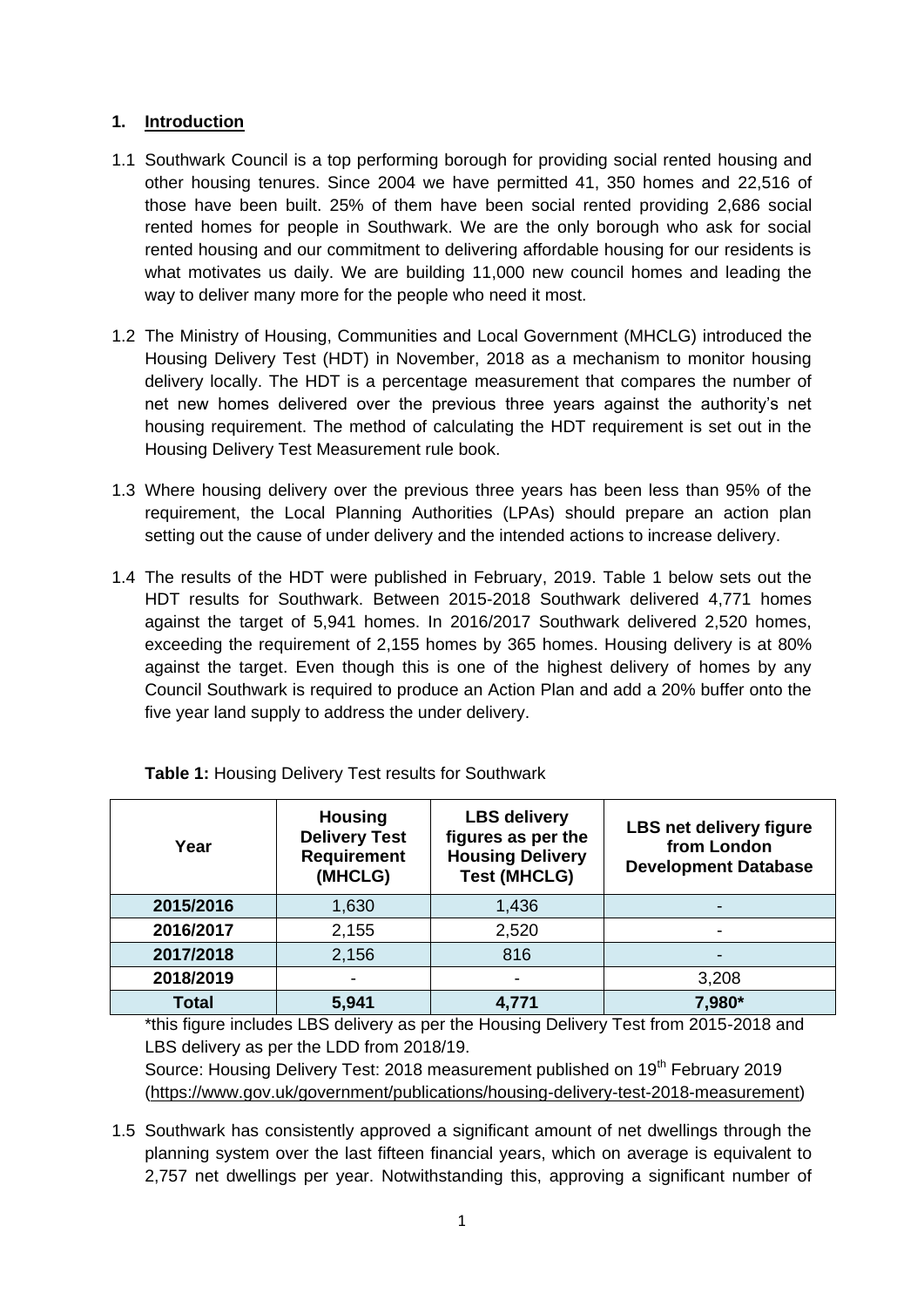homes does not mean all of these homes are delivered. Approvals and completions within a given year should not be compared as the figures relate to different schemes, the delivery of the approved schemes do not come forward at the same rate.

- 1.6 Completions data for financial year 2018/2019 shows that Southwark council has delivered 3,208 net new dwellings in total (as set out in **Appendix 2**). This represents a significant and positive contribution to the housing stock and housing delivery in the borough.
- 1.7 It can be noted from the **Table 1** that housing delivery has slowed down in financial year 2017/2018, but evidence from 2018/2019 shows that Southwark has successfully recovered from this delivering a significant amount of housing contributing to the Council's priority of building new homes and tackling the housing crisis.
- 1.8 The Action Plan is intended to be a practical document, to help review Southwark's approach to housing delivery. The action plan identifies issues and barriers to housing delivery, and responds with an action on how this can be overcome to increase delivery.
- 1.9 In addition to issues and barriers, this document sets out the context of Southwark and how we are being proactive to boost our housing delivery through a range of councilwide strategies and initiatives.
- 1.10 This document is intended to assist in delivering the strategic objectives of the Development Plan in meeting the current housing target of 2,736 net dwellings per year as per the London Plan. It also supports the delivery of Southwark's Housing Strategy, New Homes Delivery Programme and the Council Plan commitments.
- 1.11 This is Southwark Council's first action plan, and is to be monitored and updated annually as required following the publication of the Housing Delivery Test (HDT) data each November.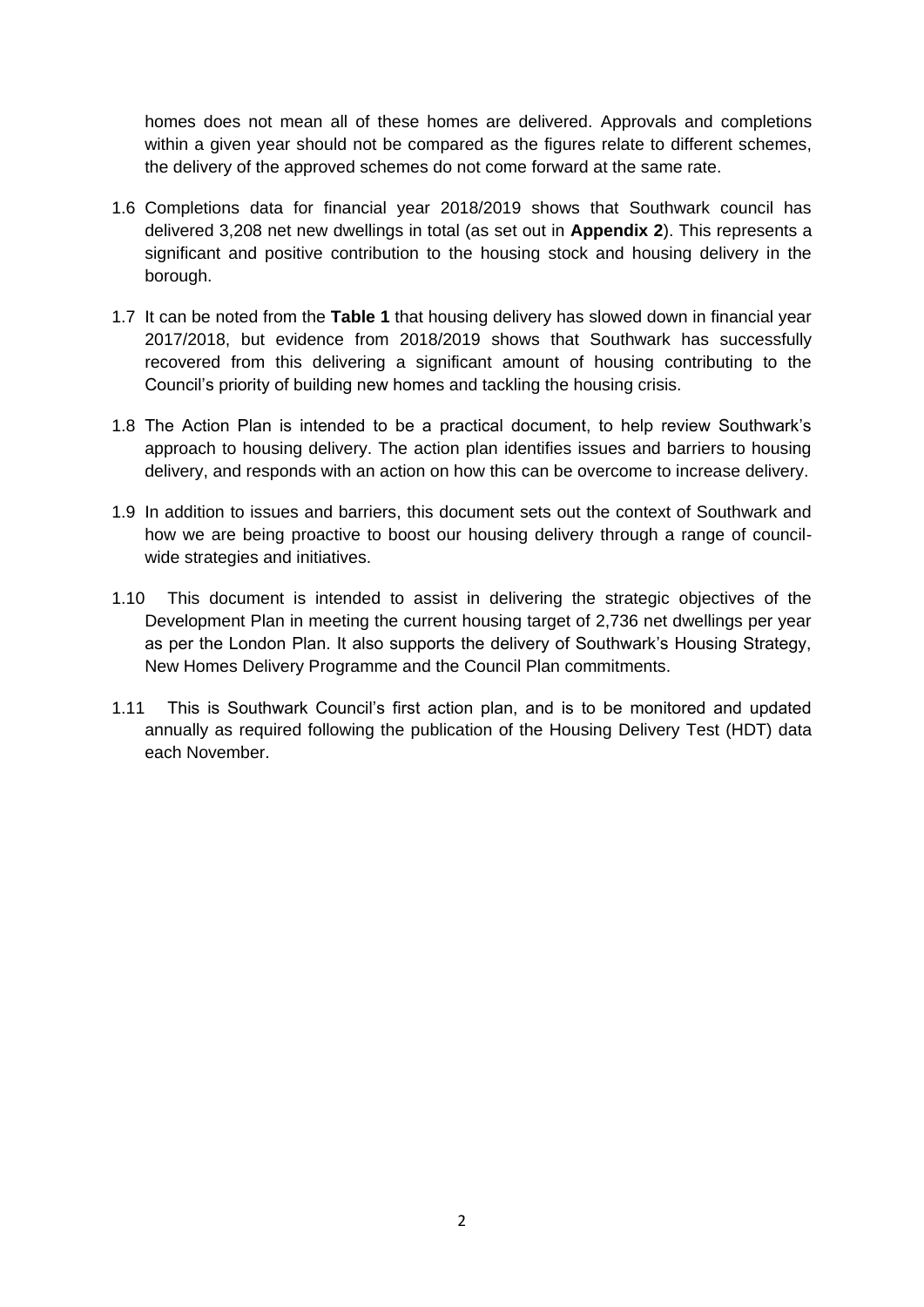## **2. What is Southwark's strategy for delivering new homes?**

- 2.1 The Council is absolutely committed to responding to the housing crisis. This is why we are using every tool available to increase the supply of all kinds of homes and to continue revitalising neighbourhoods and deliver the homes, jobs and public spaces that the borough needs.
- 2.2 As per the London Plan (2016) and as set out in Appendix 3, Southwark has the second highest housing target after Tower Hamlets. The borough is expected to accommodate an additional 27,360 homes (or 2,736 per annum) by 2025. This represents a significant housing requirement that the borough is dedicated to meet through the various programmes and initiatives that are currently being undertaken, through the new actions identified in this document and by proactively engaging with the relevant stakeholders responsible for housing delivery.
- 2.3 Out of the 33 London boroughs including the City of London, Southwark is the  $24<sup>th</sup>$ largest borough in London by size. This is compounded by very few available large vacant sites to be developed; therefore housing delivery needs to be met on small and constricted development sites making housing delivery and meeting the housing target more challenging.
- 2.4 Our ambition is to lead the way in London in providing good quality genuinely affordable homes for those on all income levels, and a mix of sizes and types to meet a range of needs. Southwark has an ambitious target of delivering 11,000 new council homes making this one of the biggest programmes of council house building in the country. In all housing schemes coming forward we require at 35% affordable housing to be provided.
- 2.5 We have been working closely together with colleagues within the Council and members, with the Greater London Authority (GLA), LPAs, Housing Associations (HA), residents, business and other stakeholders in changing our approach. The feedback from these collaborations informed our strategy to prepare a more prescriptive, detailed and positive guide to welcome and manage change in the borough in form of updating our development plan and producing supplementary planning documents.
- 2.6 Our current development plan comprises of the Saved Southwark Plan policies (2007) and the Core Strategy (2011) and Area Action Plans. The Area Action Plans comprise of Canada Water Area Action Plan, Peckham and Nunhead Area Action Plan and Aylesbury Area Action Plan. These Area Action Plans plan for around 10,000 homes.
- 2.7 To provide an up-to-date framework and guide for new developments to deliver the urgently needed housing and jobs the last couple of years we have been working on the New Southwark Plan (NSP). The NSP is to be submitted to the Secretary of State in autumn, with the aim for it to be adopted in March, 2020.
- 2.8 The NSP sets out how future regeneration in the borough will be delivered, and how Southwark will answer to the pressing need for housing through identifying sites for development, as well as through estate infill and regeneration.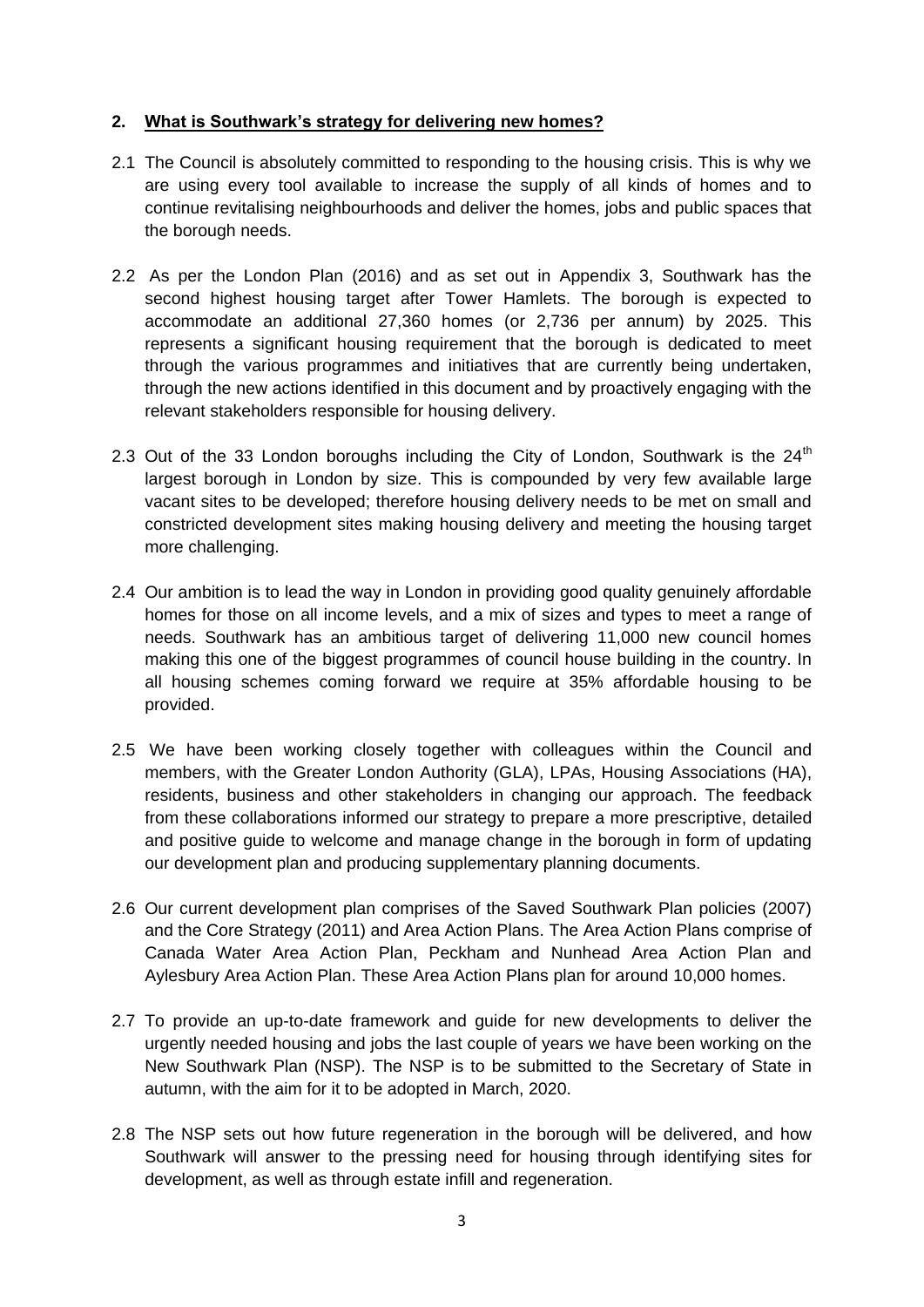- 2.9 Southwark Council has made a commitment to deliver 11,000 new homes in Southwark by 2043, with 2,500 to be delivered by 2022. To achieve this, we have established a New Homes Delivery Programme. Through extensive cross-departmental collaboration, including working closely with planning, and carrying out research the Council has assessed a number of sites across the borough for housing capacity, of which a significant number of homes have already been approved and delivered, with other proposals in the pipeline.
- 2.10 Southwark benefits from four opportunity areas (OA), which have significant capacity for development, growth, and potentially improved public transport access. The four OAs are Canada Water; Elephant and Castle; London Bridge, Borough and Bankside and Old Kent Road and they are essential in delivering Southwark's housing strategy. Significant growth and contribution to the housing delivery is expected from these areas, with several schemes already in the pipeline awaiting delivery.
- 2.11 In addition to the preparation of the NSP, we are also in the process of preparing the Old Kent Road Area Action Plan (OKRAAP). Two rounds of public consultation have been undertaken and is planned to be adopted in October, 2020. This document sets out a planning and regeneration strategy, and an area specific vision on how the new homes, jobs, infrastructure and open spaces will be provided within the OKR.
- 2.12 The OKR has an identified capacity of 20,000 new homes and 10,000 new jobs over the next 20 years. So far 192 dwellings have been built, 505 dwellings are under construction and over 5,000 have been approved with a S106 agreement secured or awaiting S106 agreement. A significant number of homes are subject to live planning applications. A number of pre-application advice requests have been submitted which have the potential to deliver a significant of number of homes.
- 2.13 The development coming forward within the Old Kent Road Action Area will be phased based on the commitment and delivery of the Bakerloo Line extension. It is anticipated around 9,500 homes will be committed in Phase 1 (2018-2023) alongside enhancements to the existing public transport network prior to the confirmation of the Transport and Works Act Order for Bakerloo Line extension. The remaining 10,500 will be committed for Phase 2 (2023-2027) and will be subject to agreement between Southwark Council, the Greater London Authority and Transport for London relating to the status of transport improvements.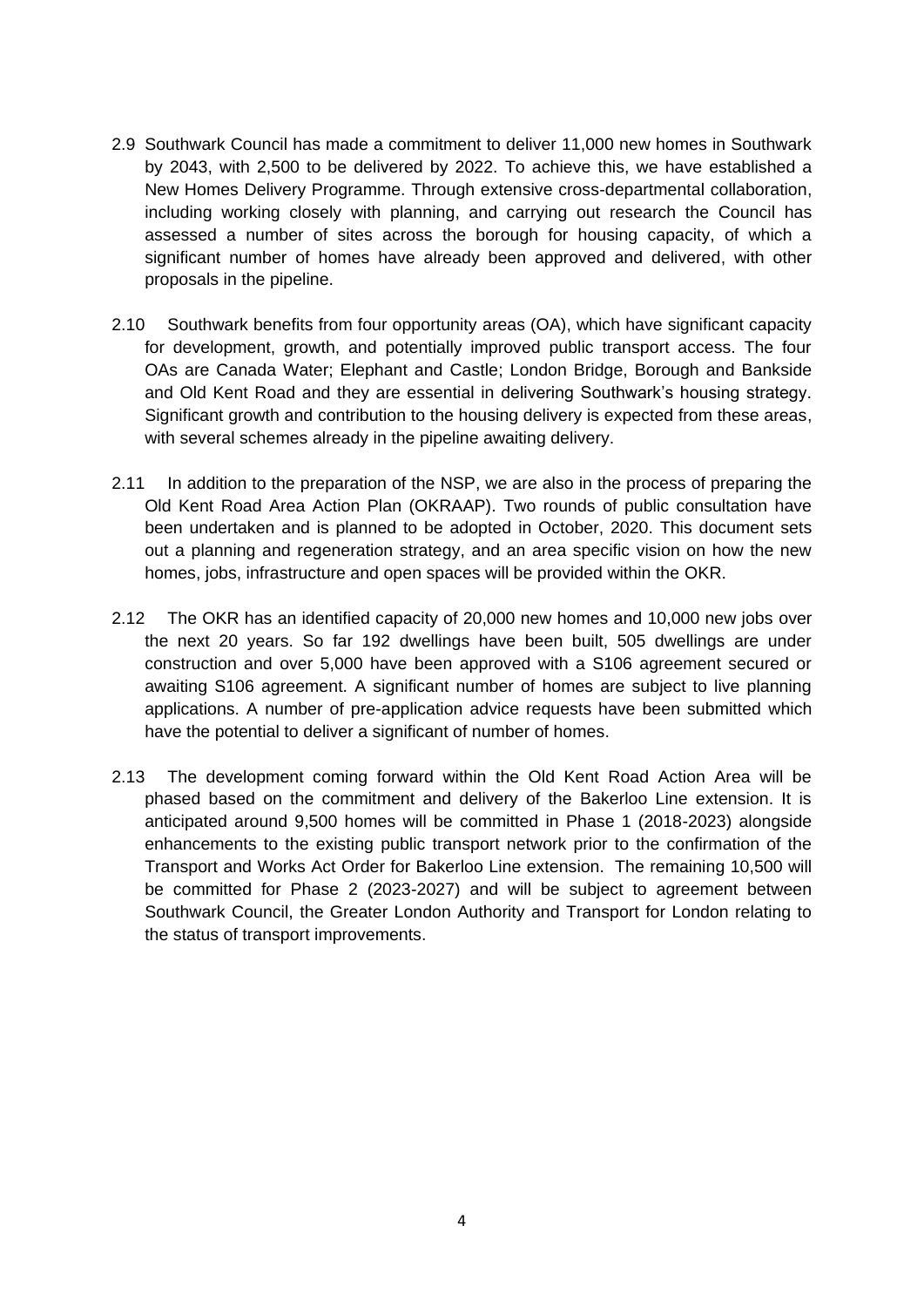## **3. Housing approvals and completions in Southwark**

- 3.1 Figures discussed in this section of the Action Plan have been obtained from the London Development Database (LDD), and can be found in the Appendices section of this document, unless otherwise stated.
- 3.2 **Appendix 1** shows how many new homes, covering self-contained and non conventional housing, have been approved in Southwark through the planning system over the past 15 years in net terms and tenure breakdown. It can be concluded that Southwark has consistently approved a high number of dwellings, approving 41,350 dwellings in the last fifteen financial years, which is the equivalent to 2,757 dwellings each year on average.
- 3.3 **Appendix 2** shows how many new homes, including self-contained and nonconventional housing, have been completed in Southwark over the past 15 years, in net terms and tenure breakdown. Over the last fifteen financial years Southwark has delivered 22,516 dwellings which is a significant contribution to the housing stock in Southwark. Apart from financial year 2017/2018, in the latest years a significant increase in delivery can be observed, especially in financial years 2016/2017 and 2018/2019, with the delivery of 2,432 and 3,208 dwellings.
- 3.4 Whilst approvals and completions within a given year should not be compared, as the figures relate to different schemes, it can be noted that Southwark has consistently delivered a significant amount of net dwellings over the last fifteen financial years. However the approval of schemes does not necessarily mean they are delivered. This action plan seeks to identify the root causes of this, and identify delivery issues in the borough and how these can potentially be overcome.
- 3.5 **Appendix 4** shows the total number of homes that the London boroughs, LDDC and the cities of London and Westminster need to deliver by the end of the plan period to meet London's anticipated housing need. Southwark has the second highest housing requirement in London for the 2015-2025 plan period. It is important to note hat the London Plan (2016) targets for Southwark are higher than the targets set out in the HDT. The HDT target calculation method is set out in the HDT Measurement Rule book.
- 3.6 **Table 2** below sets out the percentage of net housing completions by boroughs against the London Plan target. It can be concluded that in 2014/2015 Southwark has met and exceeded the London Plan target together with 21 other boroughs, delivering 101% of the required target. In 2015/2016 the London Plan targets changed, and increased by 1/3 for Southwark. Only 14 boroughs out of 35 have met or exceeded the target, with Southwark delivering 55% of the requirement. In 2016/2017 Southwark has delivered a significant amount of net dwellings, which equates to 91% of the required target.
- 3.7 The figures within **Appendix 2** and the GLA's AMR **Table 2** vary due to the reporting system, from which the figures are derived, being run at different times by the respective authorities.
- 3.8 At this point we are unavailable to report on the 2017/2018 delivery, as the London Plan annual monitoring report is not yet available and it will be published at the end of summer 2019.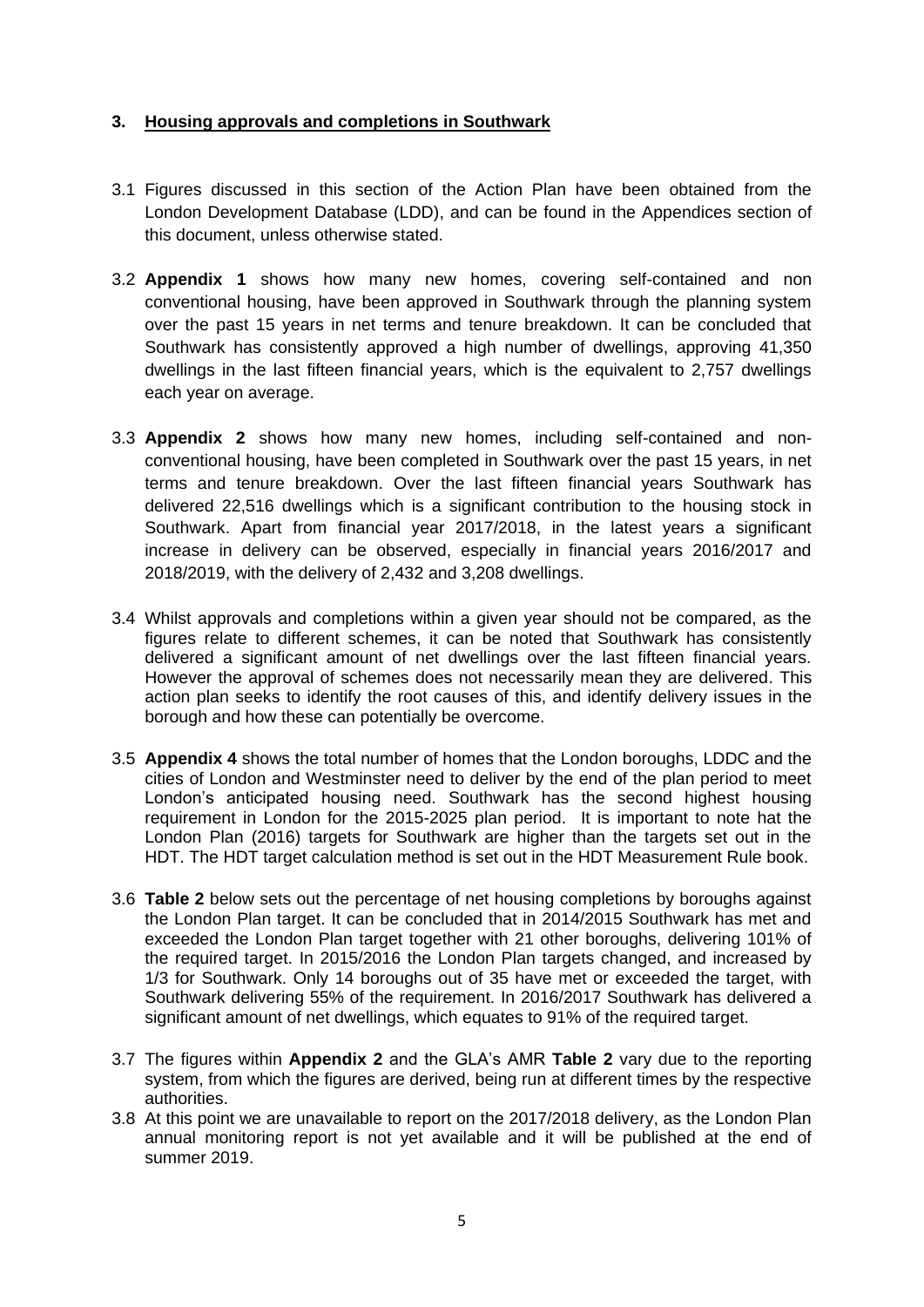**Table 2**: Percentage of net housing completions by boroughs against the London Plan target

|                         |                         | London      |           | London  |                 | <b>London</b> |              |
|-------------------------|-------------------------|-------------|-----------|---------|-----------------|---------------|--------------|
|                         |                         | <b>Plan</b> | $%$ of    | Plan    | $%$ of          | <b>Plan</b>   | $%$ of       |
|                         |                         | target      | target    | target  | target          | target        | target       |
|                         |                         | 2014/20     | (2014/201 | 2015/20 | (2015/201       | 2016/20       | (2016/201    |
|                         | <b>Borough</b>          | 15          | 5)        | 16      | 6)              | 17            | $\mathbf{7}$ |
|                         | <b>Barking and</b>      |             |           |         |                 |               |              |
| 1                       | <b>Dagenham</b>         | 1064        | 53        | 1236    | 41              | 1236          | 46           |
| $\overline{2}$          | <b>Barnet</b>           | 2254        | 48        | 2349    | 78              | 2349          | 97           |
| $\overline{\mathbf{3}}$ | <b>Bexley</b>           | 337         | 225       | 446     | $-22$           | 446           | 163          |
| $\overline{\mathbf{4}}$ | <b>Brent</b>            | 1065        | 157       | 1525    | 95              | 1525          | 194          |
| $\overline{\mathbf{5}}$ | <b>Bromley</b>          | 501         | 72        | 641     | 119             | 641           | 153          |
| $\overline{\mathbf{6}}$ | <b>Camden</b>           | 665         | 233       | 889     | 150             | 889           | 155          |
| $\overline{7}$          | <b>City of London</b>   | 109         | 211       | 141     | 52              | 141           | $-73$        |
| $\overline{\mathbf{8}}$ | <b>Croydon</b>          | 1332        | 99        | 1435    | 128             | 1435          | 199          |
| $\boldsymbol{9}$        | <b>Ealing</b>           | 890         | 52        | 1297    | 125             | 1297          | 108          |
| 10                      | <b>Enfield</b>          | 559         | 111       | 798     | 49              | 798           | 147          |
| 11                      | <b>Greenwich</b>        | 2594        | 58        | 2685    | 65              | 2685          | 86           |
| 12                      | <b>Hackney</b>          | 1158        | 142       | 1599    | 116             | 1599          | 81           |
|                         | <b>Hammersmith and</b>  |             |           |         |                 |               |              |
| 13                      | F                       | 614         | 249       | 1031    | 25              | 1031          | 101          |
| 14                      | <b>Haringey</b>         | 820         | 41        | 1502    | $\overline{32}$ | 1502          | 52           |
| 15                      | <b>Harrow</b>           | 352         | 110       | 593     | 61              | 593           | 113          |
| 16                      | <b>Havering</b>         | 972         | 72        | 1170    | 133             | 1170          | 45           |
| 17                      | <b>Hillingdon</b>       | 423         | 221       | 559     | 178             | 559           | 141          |
| 18                      | <b>Hounslow</b>         | 474         | 260       | 822     | 72              | 822           | 147          |
| 19                      | <b>Islington</b>        | 1172        | 71        | 1264    | 155             | 1264          | 114          |
|                         | <b>Kensington and</b>   |             |           |         |                 |               |              |
| 20                      | <b>Chelsea</b>          | 584         | 156       | 733     | 16              | 733           | 44           |
|                         | <b>Kingston upon</b>    |             |           |         |                 |               |              |
| 21                      | <b>Thames</b>           | 374         | 163       | 643     | 57              | 643           | 35           |
| 22                      | <b>Lambeth</b>          | 1197        | 173       | 1559    | 180             | 1559          | 73           |
| 23                      | Lewisham                | 1105        | 118       | 1385    | 104             | 1385          | 149          |
| 24                      | London                  | 32210       | 101       | 42388   | 91              | 42388         | 107          |
| 25                      | <b>London Legacy DC</b> | N/A         | N/A       | 1471    | 89              | 1471          | 15           |
| 26                      | <b>Merton</b>           | 318         | 147       | 411     | 170             | 411           | 91           |
| 27                      | <b>Newham</b>           | 2501        | 100       | 1994    | 83              | 1994          | 113          |
| 28                      | <b>Redbridge</b>        | 759         | 35        | 1123    | 47              | 1123          | 54           |
|                         | <b>Richmond upon</b>    |             |           |         |                 |               |              |
| 29                      | <b>Thames</b>           | 245         | 135       | 315     | 173             | 315           | 136          |
| 30                      | <b>Southwark</b>        | 2005        | 101       | 2736    | 55              | 2736          | 91           |
| 31                      | <b>Sutton</b>           | 211         | 248       | 363     | 71              | 363           | 229          |
| 32                      | <b>Tower Hamlets</b>    | 2887        | 30        | 3931    | 73              | 3931          | 128          |
| 33                      | <b>Waltham Forest</b>   | 761         | 90        | 862     | 102             | 862           | 114          |
| 34                      | Wandsworth              | 1143        | 96        | 1812    | 173             | 1812          | 153          |
| 35                      | Westminster             | 770         | 138       | 1068    | 86              | 1068          | 142          |

Source: London Plan Annual Monitoring Reports 12, 13 and 14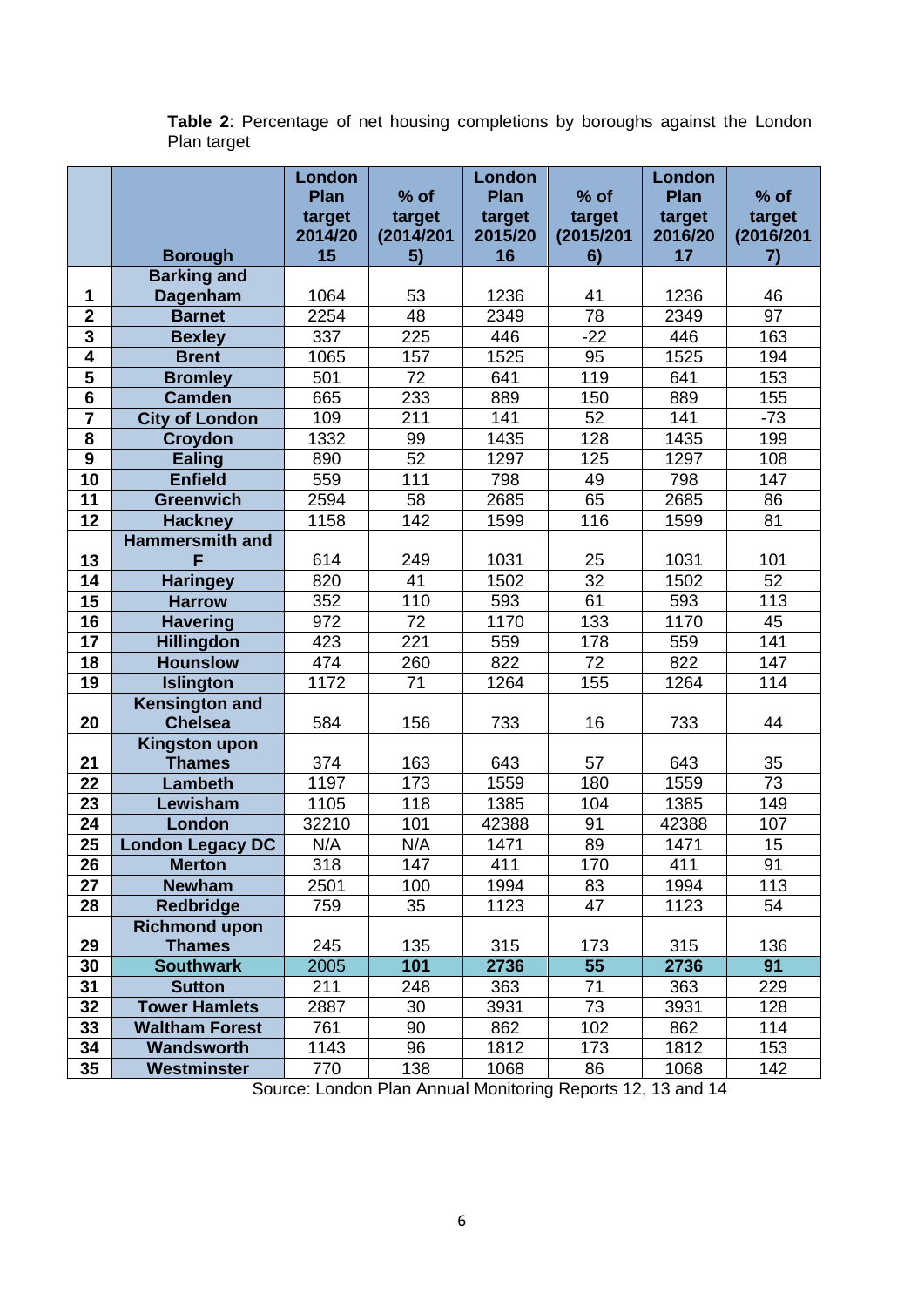#### **4. Understanding the key issues and barriers**

4.1 We have gathered evidence from a wide range of sources and views from colleagues and key stakeholders involved in the planning and housing delivery process in order to understand the potential influencing factors and obstacles to housing delivery. This information has been considered alongside direct knowledge of local sites, land and development capacity through working with developers and the GLA. The identified key issues and barriers are set out in **Table 3** below.

| 1. Site specific                                                                                                                                                                                                                                                                                                                                                                                          | 2. Planning process and planning<br>obligations                                                                                                                                                                                                                  |  |  |  |  |  |  |
|-----------------------------------------------------------------------------------------------------------------------------------------------------------------------------------------------------------------------------------------------------------------------------------------------------------------------------------------------------------------------------------------------------------|------------------------------------------------------------------------------------------------------------------------------------------------------------------------------------------------------------------------------------------------------------------|--|--|--|--|--|--|
| - land constraints<br>- archaeology<br>- conservation areas<br>- heritage assets and listed buildings<br>- local opposition<br>- land ownership and legal matters<br>- access and transport arrangements<br>- flood risk, drainage and utilities<br>- lack of infrastructure<br>- competition for land<br>- sites dependent on infrastructure<br>- lengthy process to deliver large scale<br>developments | - affordable housing<br>- tenure mix<br>- education contributions<br>- open space<br>- infrastructure contributions<br>- highway improvements<br>- viability<br>- community engagement and<br>consultation<br>- S106 Agreement<br>- planning application process |  |  |  |  |  |  |
| <b>Barriers</b><br>3. Finance and                                                                                                                                                                                                                                                                                                                                                                         |                                                                                                                                                                                                                                                                  |  |  |  |  |  |  |
| infrastructure                                                                                                                                                                                                                                                                                                                                                                                            | 4. Resources                                                                                                                                                                                                                                                     |  |  |  |  |  |  |
| - land values<br>- access to finance for developers,<br>registered providers, future<br>homeowners and other stakeholders<br>- cash flow and interest payments<br>- strength of the market<br>- investor's confidence<br>- lack of funds to support infrastructure                                                                                                                                        | - skills and labour availability<br>- insufficient resources<br>- availability of sites<br>- availability of developers and registered<br>providers<br>- lack of quality contractors, professionals<br>and staff<br>- lack of collaboration and coordination     |  |  |  |  |  |  |
| projects<br>- development, costs                                                                                                                                                                                                                                                                                                                                                                          | - Brexit?                                                                                                                                                                                                                                                        |  |  |  |  |  |  |

#### **Table 3:** Key issues and barriers to delivery

7

- development costs - high construction costs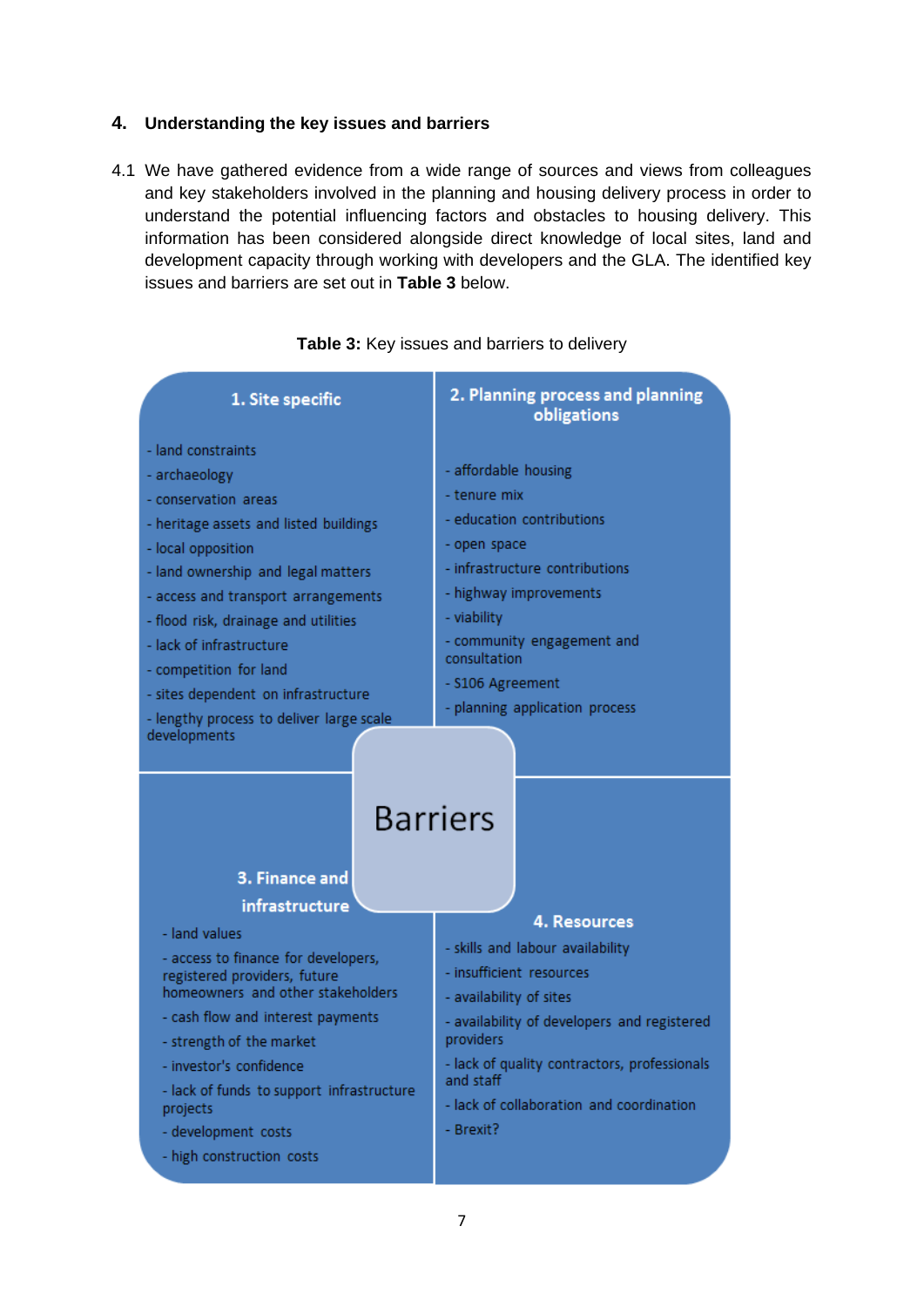4.2 The issues and barriers presented in **Table 3** are expanded on below:

### **1. Site specific**

- **Brownfield sites in high value areas**, such as inner London are almost never unoccupied but, on the contrary, are occupied by people who have leases that often have several years to run. So the typical major/strategic application is made by the prospective developer some years before the expiry of these leases to safeguard their ability to get vacant possession in due course.
- **Buying and selling land**: undeveloped sites being in private ownership as an investment can lead to a delay in delivery as owners wait for the value to increase or obtain planning permission to develop the land and then sell it at a profit. This can delay and prevent housing delivery.
- **Reliance on a number large strategic sites** and **growth areas** that take a long time to be developed.
- **Competition for land** results in high land prices.
- **2. Planning process and planning obligations**
- **Community engagement and consultation** helps generate interest and input to planning decisions, but can also raise inappropriate expectations amongst consultees which can cause delays for both developers and consultees.
- **Agreeing developer contributions** to affordable housing and infrastructure can delay delivery.
- **Strong local opposition** and a default position to object can cause delays for housing delivery.
- **Better quality applications**, detailed pre-application advice, consultation responses on time and more resources are needed to assess planning applications.
- **Compulsory Purchase Order and Judicial Review** procedures are lengthy processes, preventing developments to come forward in an efficient and timely manner.

#### **3. Finance and infrastructure**

- **Larger sites are often built out much more slowly**, as they are often reliant on new services and infrastructure before the new development.
- **Lack of funding** to deliver infrastructure.
- **Awaiting wider infrastructure delivery.**

#### **4. Resources**

- **Funding cuts** from central government lead to pressures in how LPAs provide services.
- **Housing delivery is dependant on the supply of materials** and skilled professionals of which there is a shortage.
- **Better collaboration and coordination** is needed between LPAs, Housing Associations, developers and the GLA.
- **Inefficient back office and data management system** delays processing and determining applications.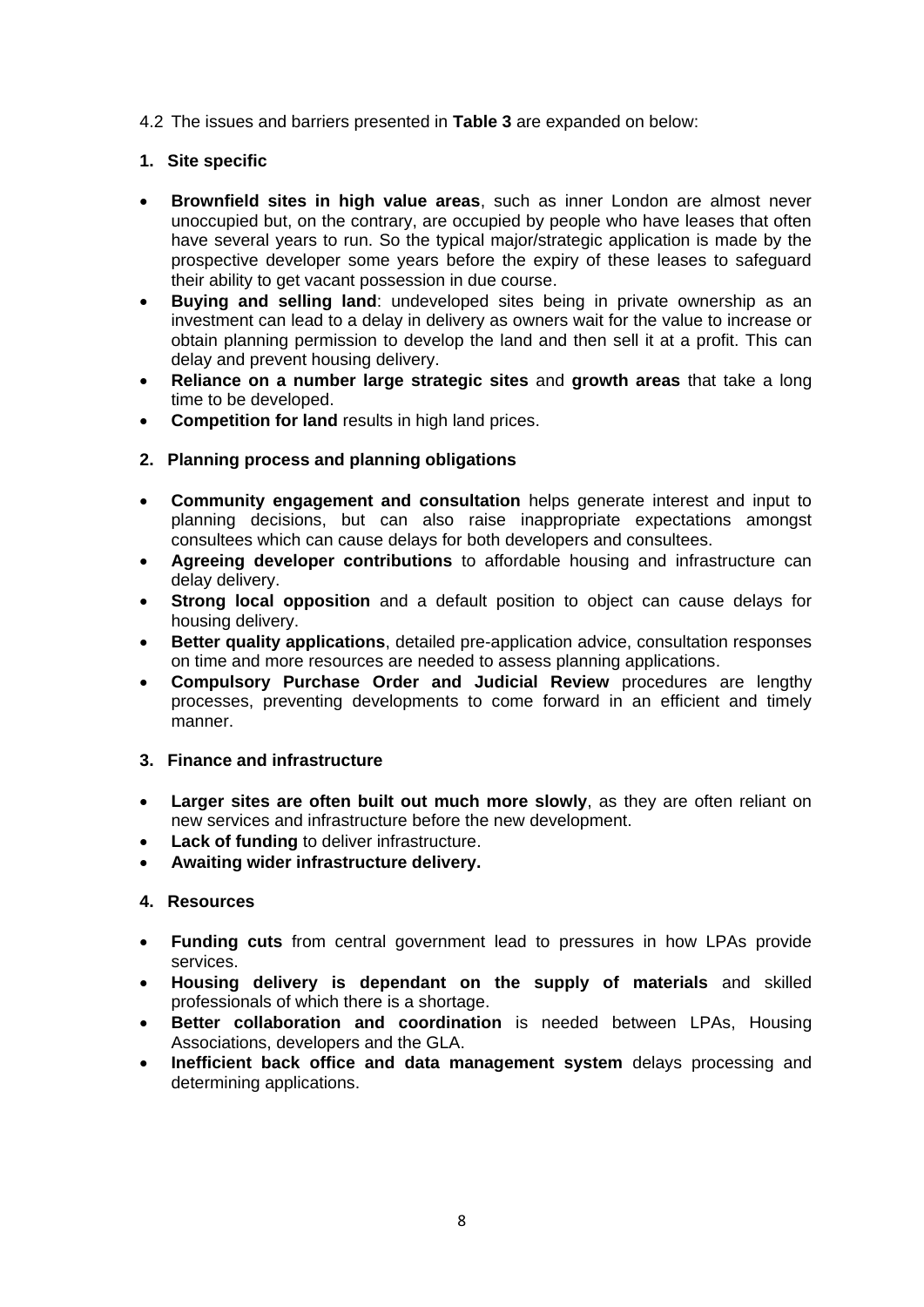## **5. What will Southwark do to improve delivery?**

5.1 Set out below are the practical and proactive measures, actions and initiatives we are working on to increase the delivery of homes in the borough:

## Refreshing Southwark's Housing Strategy to 2043

- 5.2 Southwark Council has made a commitment to increase a supply of all kinds of homes across Southwark through one of the most ambitious council house building programmes in the country. The aim is to deliver 11,000 new council homes by 2043. This will be achieved through engagement and working in partnership with various stakeholders and departments within the Council; and by unlocking a number of housing sites in key locations across Southwark such as Canada Water and Old Kent Road.
- 5.1 The Council's long term housing strategy and commitment of increasing the housing supply is set out in the Southwark's Housing Strategy to 2043, this is currently undergoing an update and it is to be published by the end of 2019. The update will be informed by the input from various divisions within the Council responsible for housing delivery and through a large workshop that took place on  $27<sup>th</sup>$  June 2019 and attended by a number of council officers, developers, residents, Housing Associations, Registered Providers and other stakeholders. The discussions in this event helped to inform the issues and barriers set out in **Table 3** and at **Paragraph 4.2**.
- 5.2 The New Homes Delivery Programme work forms part of this commitment, as the aim is to deliver 2,500 council dwellings by 2022. The team has assessed a number of sites across the borough for housing capacity, of which a significant number of homes have already been approved and delivered and a number are coming forward.

## Statement of Community Involvement

- 5.3 The SCI is being updated and will be out to consultation in the autumn, 2019. The purpose of the SCI is to contain detailed information regarding the consultation required during the planning application and development plan-making process. The SCI sets out how and when the council will involve the community in:
	- The development of planning policy and quidance documents; and
	- Applications for development proposals submitted to the council for planning permission.
- 5.4 The updated SCI will ensure residents are formally consulted on planning applications and policy documents; it will also encourage the use of digital consultation.
- 5.5 The SCI will also include a development consultation charter details of which are set out below.

## Draft Development Consultation Charter

5.6 The Draft Development Consultation Charter was approved at Cabinet on the 30<sup>th</sup> April 2019 and a consultation plan and a consultation summary are now required for the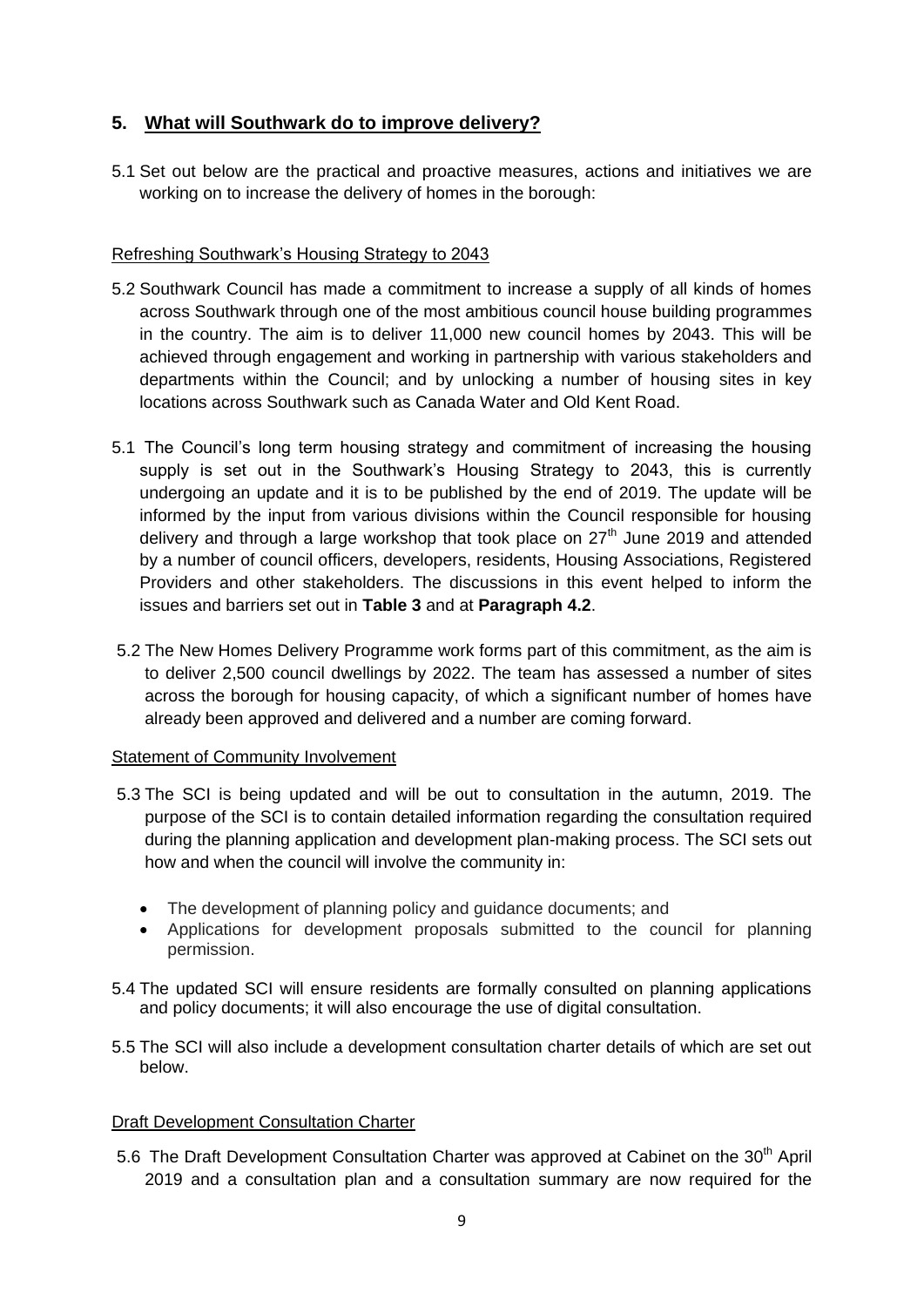validation of pre-application advice requests and planning applications. The charter also sets out the minimum consultation requirements to be carried out by developers for major and strategic developments.

5.7 The Council working together with the developers and residents from early stages of a development will hopefully result in a better understanding of the planning process and local concerns, and better quality of applications. The Development Consultation Charter is expected to be out to consultation with the SCI.

#### Old Kent Road

#### *Old Kent Road website*

- 5.8 A website has been set up to keep residents, businesses and stakeholders up to date on what is happening on the Old Kent Road in terms of plans for the area, proposed developments and live planning applications, consultation events happening and events on at 231 Old Kent Road.
- 5.9 The website is used as a platform to promote the Old Kent Road so people are informed on what is going on in their area and ensure people can have a say.

#### *231 Old Kent Road*

- 5.10 231 Old Kent Road is a community space on the Old Kent Road where local residents, businesses and community groups can share ideas and get involved in shaping the development of the Old Kent Road over the next 20 years.
- 5.11 It is a place where people who live and work nearby can come and see the latest plans and talk to us about the regeneration programme. It can also be used as a venue for exhibitions and events and to provide space for community groups to hold their own meetings.
- 5.12 Having this space keeps people up to date and also gives them the opportunity to have a say on the development coming forward in the area.

#### Plan X

5.13 This tool is a digital planning guide offering a single point of entry to the planning process. It will pull relevant data, policies and guidance for users to test their proposals, speeding up the pre-application and planning application process. It is anticipated to go live by 2020, and at this stage it would be for minor and householder applications. At a later stage Plan X will be developed further to include larger applications which will hopefully speed up the process as some tasks are automated. This should free up officer time to focus on other work including, boosting the delivery of homes.

#### Delivery Programme Board meetings

5.14 The Delivery Programme Board meetings occur every two months to discuss housing matters and housing delivery within the borough. Attendees include strategic directors, directors, heads of services and managers within the council who are responsible for housing delivery. The HDTAP will be presented to the Board on  $10<sup>th</sup>$  September 2019.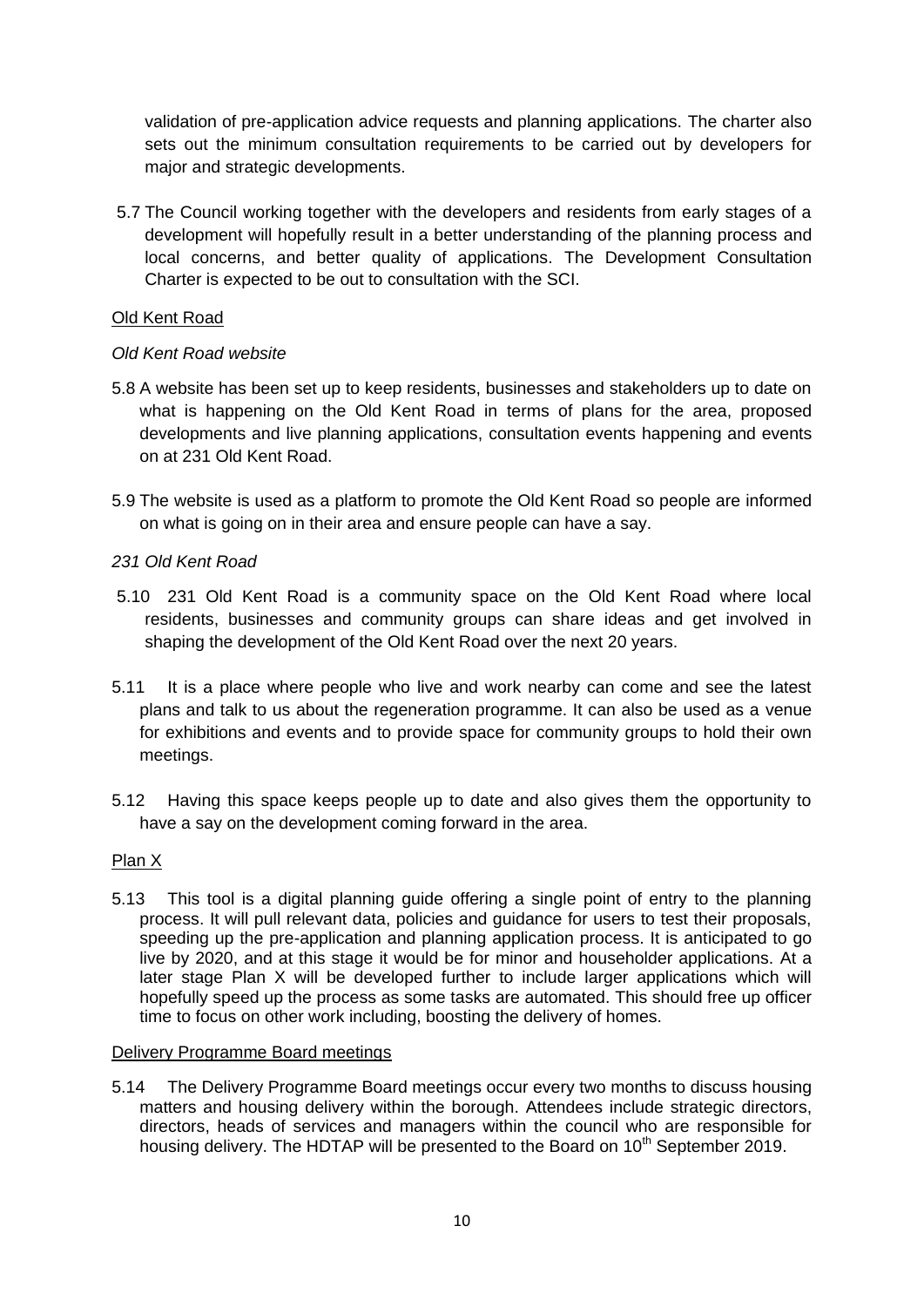5.15 The Delivery Programme Board is a forum where actions can be discussed and monitored and any recommendations for additional actions can be explored to understand their potential on boosting housing delivery.

#### Summary

5.16 We have a number of programmes and initiatives that are currently being undertaken as identified above. We set out a number of actions at **Table 4** that have been informed by these programmes and initiatives. Other actions are set out that have been informed by research undertaken and discussions internally. The actions, timeframes and responsibility for delivery are set out below. Some of the actions set out in **Table 4** can be subject to change, as the Housing Strategy Refresh is yet to be presented at Cabinet in December, 2019.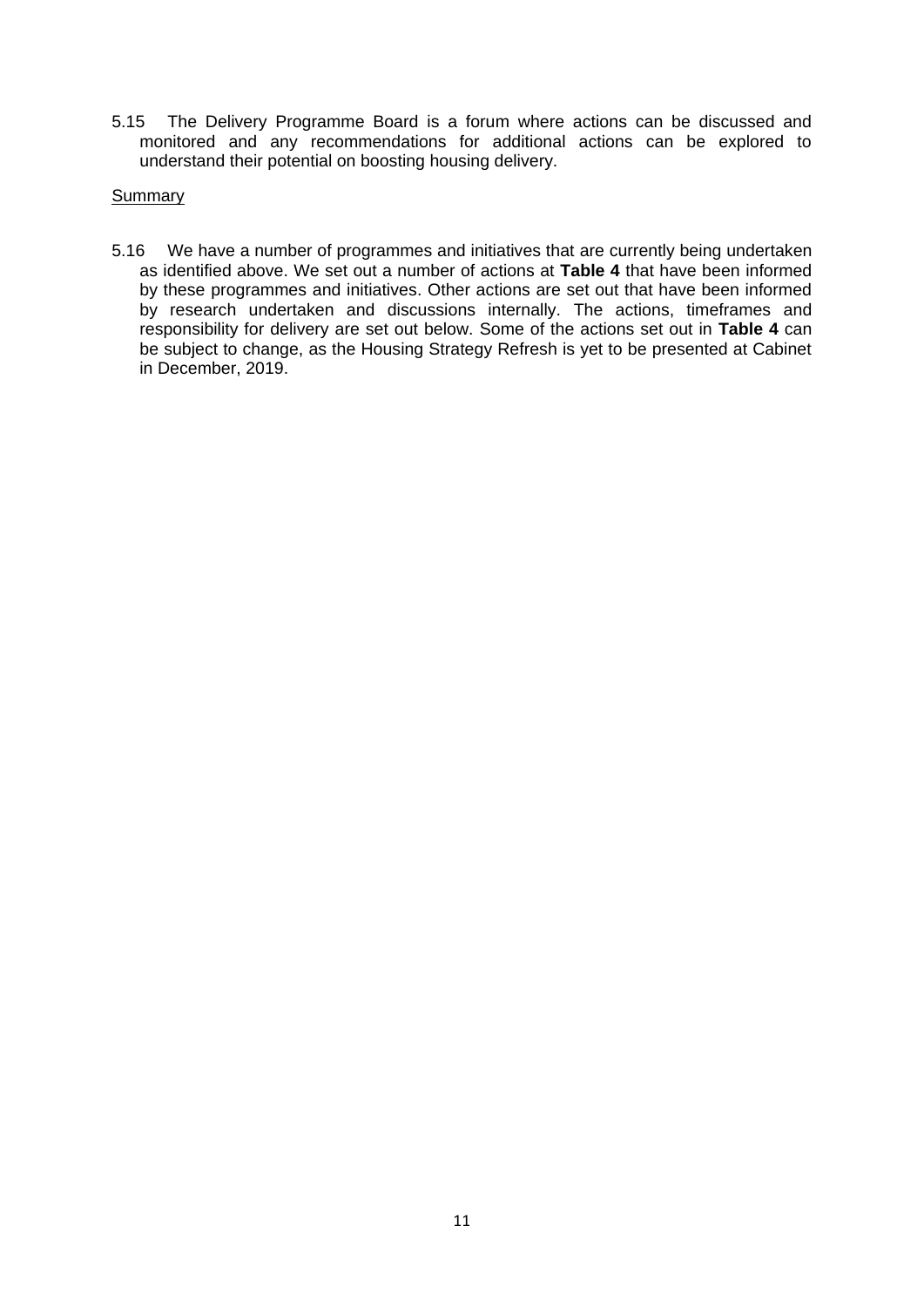|  | <b>Table 4: Actions</b> |
|--|-------------------------|
|--|-------------------------|

| What is the issue<br>that we want to<br>address?   |               | How are we going to address this issue?                                                                                                                                                                                                                  | By when are we<br>going to address<br>this issue? | Who is going to be<br>responsible for this?                              |
|----------------------------------------------------|---------------|----------------------------------------------------------------------------------------------------------------------------------------------------------------------------------------------------------------------------------------------------------|---------------------------------------------------|--------------------------------------------------------------------------|
| <b>Issue (what)</b>                                | <b>Action</b> | Action to be taken (how)                                                                                                                                                                                                                                 | <b>Timeframe to</b><br>deliver action<br>(when)   | <b>Responsible lead</b><br>officers/departments (who)                    |
|                                                    |               | Southwark Council has a commitment of delivering<br>11,000 new council homes by 2043. Southwark Housing<br>Strategy to 2043 sets out the long term plan how this is<br>going to be achieved which is currently being updated.                            | To deliver 11,000<br>new council<br>homes by 2043 | Cross-departmental                                                       |
|                                                    | 2             | New Homes Delivery team carry out a borough wide<br>capacity exercise to identify sites that have the capacity<br>of delivering housing.                                                                                                                 | To deliver 2,500<br>new homes by<br>2022          | Planning division;<br>Development Delivery;<br>Housing and Modernisation |
| <b>Continue to</b><br>increase housing<br>delivery | 3             | Preparing and maintaining the HRA Business Plan to<br>provide both short and long-term projections for the HRA<br>revenue and capital, and to indicate the affordability of<br>spend on our own stock and the delivery of the new build<br>homes target. | Ongoing                                           | <b>Resident Services division</b>                                        |
|                                                    | 4             | Partnering with HAs and developers, and utilising the<br>development capacity of the HAs sector to assist in<br>delivering new council homes through SRPP (Southwark<br>Regeneration Partnership Programme).                                             | Ongoing                                           | Finance & governance<br>department<br>Regeneration division              |
|                                                    | 5             | Using section 106 agreements to build new homes to<br>meet a variety of needs and incomes in order to fund the<br>programme.                                                                                                                             | Ongoing                                           | Regeneration division                                                    |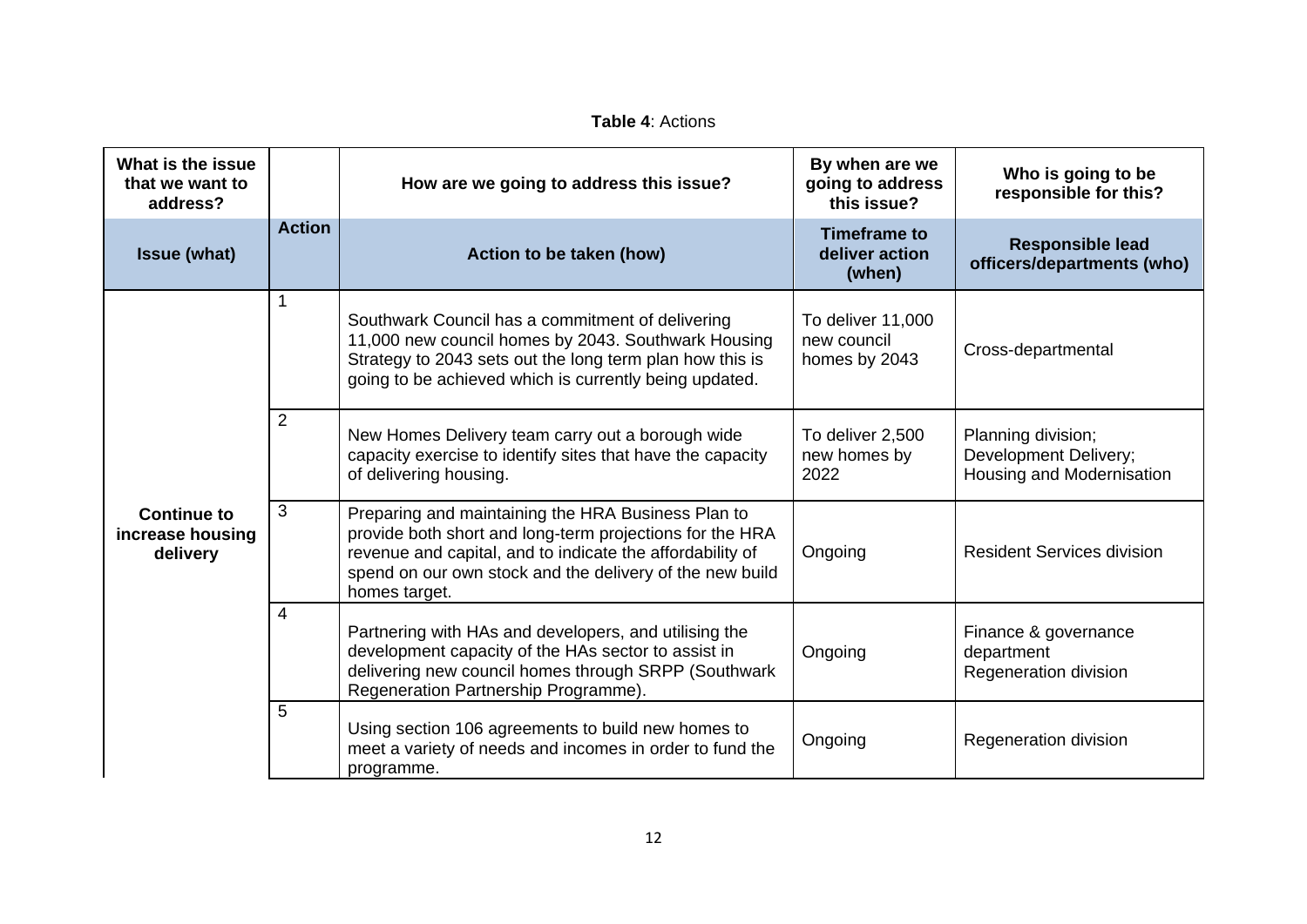|                                      | 6              | Expanding existing council housing delivery programmes<br>e.g. hidden homes.                                                                                                                                                                                | Ongoing                                                                                     | New Homes division                                    |
|--------------------------------------|----------------|-------------------------------------------------------------------------------------------------------------------------------------------------------------------------------------------------------------------------------------------------------------|---------------------------------------------------------------------------------------------|-------------------------------------------------------|
|                                      | $\overline{7}$ | Preparing evidence base documents (Background<br>Papers, studies etc.).                                                                                                                                                                                     | To accompany the<br>Submission of the<br><b>New Southwark</b><br>Plan in autumn,<br>2019    | <b>Planning Policy</b>                                |
| <b>Development Plan</b><br>documents | 8              | Adoption of the New Southwark Plan.                                                                                                                                                                                                                         | March, 2020                                                                                 | <b>Planning Policy</b>                                |
|                                      | 9              | Old Kent Road Opportunity Area Framework/Area Action<br>Plan preparation and adoption.                                                                                                                                                                      | October, 2020                                                                               | Planning Policy; Old Kent<br><b>Road Regeneration</b> |
|                                      | 10             | Update the Five and Fifteen Year Housing Land Supply<br>document.                                                                                                                                                                                           | To accompany the<br>Submission of the<br><b>New Southwark</b><br>Plan at the end of<br>2019 | Planning Policy; Development<br>Management;           |
| <b>Sufficient sites</b><br>available | 11             | Identifying sites for new council homes on our own land<br>and housing estates, and exploring opportunities for infill<br>development, land re designation and intensification,<br>freeing up land working with landowners, and buying up<br>stalled sites. | Ongoing                                                                                     | New Homes division                                    |
|                                      | 12             | Work jointly with HAs and other London councils to<br>identify land and sites, and the necessary resources to<br>build affordable homes.                                                                                                                    | Ongoing                                                                                     | New Homes division                                    |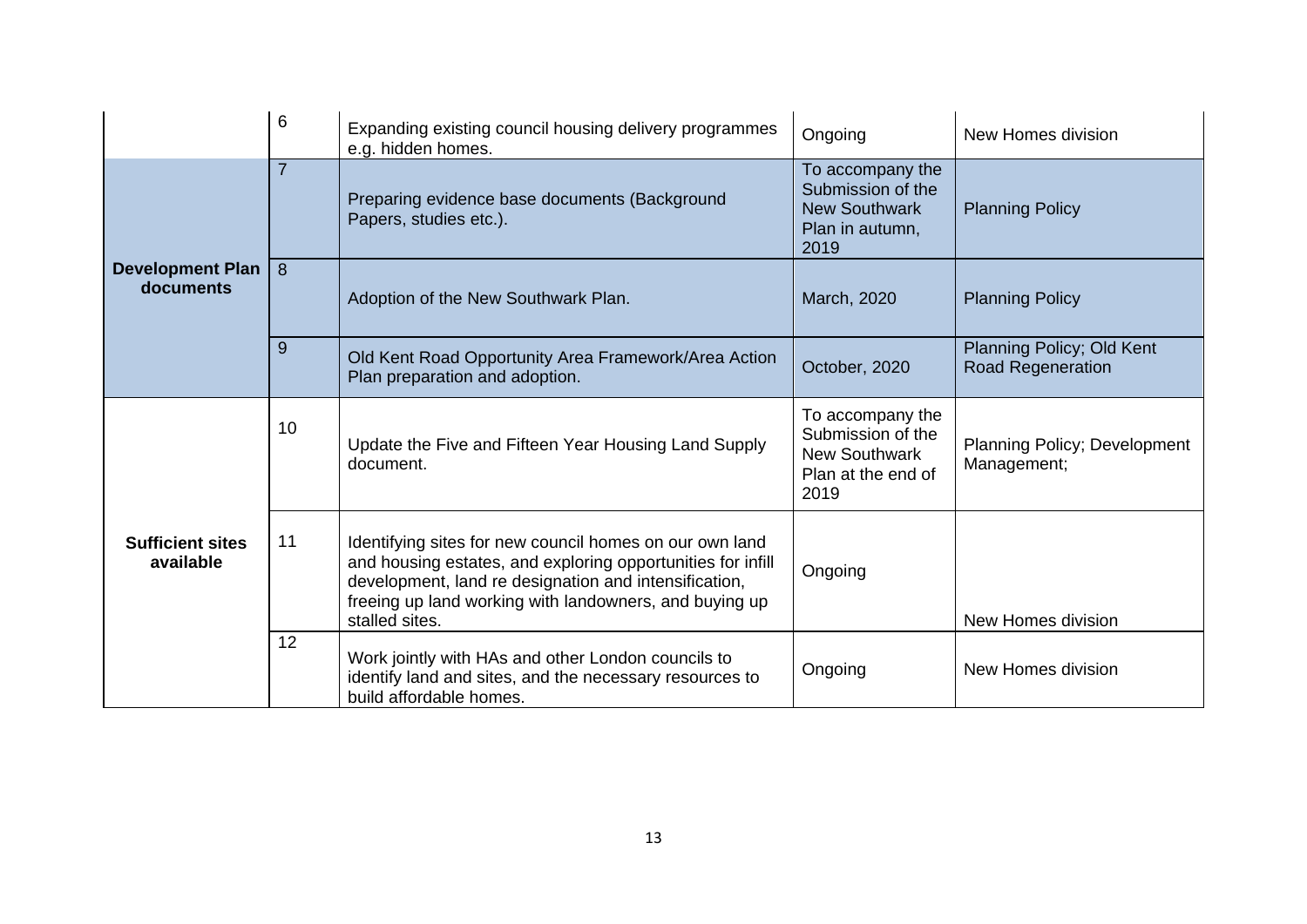|                                                  | 13 | Identify resources to buy land and sites to build social<br>rented homes by developing a strategy (and carry out<br>options appraisal) to explore borrowing against the HRA<br>and bidding for future grants to build the 5,000 council<br>homes during 2030-2043. | By December,<br>2019 | Council wide                                                                                                       |
|--------------------------------------------------|----|--------------------------------------------------------------------------------------------------------------------------------------------------------------------------------------------------------------------------------------------------------------------|----------------------|--------------------------------------------------------------------------------------------------------------------|
|                                                  | 14 | Unlocking new sites for house-building and help deliver a<br>large number of new homes in the areas identified in our<br>four Area Action Plans.                                                                                                                   | Ongoing              | Planning division                                                                                                  |
|                                                  | 15 | Update the Statement of Community Involvement.                                                                                                                                                                                                                     | Autumn, 2019         | <b>Planning Division; Community</b><br>and Voluntary Sector<br><b>Engagement Division</b>                          |
|                                                  | 16 | The feedback obtained from Community Engagement<br>and Planning Workshops to inform policy and planning<br>documents.                                                                                                                                              | Ongoing              | Planning Policy; Development<br>Management; Community and<br><b>Voluntary Sector Engagement</b><br><b>Division</b> |
| <b>Consultation and</b><br>obtaining<br>feedback | 17 | Engage with Members, residents, developers and other<br>stakeholders to improve the quality of the applications<br>and fast stream the planning decision making process.                                                                                           | Ongoing              | <b>Planning Policy; Development</b><br>Management                                                                  |
|                                                  | 18 | Refreshing Southwark's Housing Strategy to 2043 -<br>Workshop.                                                                                                                                                                                                     | Autumn, 2019         | Cross-departmental                                                                                                 |
|                                                  | 19 | Continue to operate the community space at 231 Old<br>Kent Road to promote regeneration in the area.                                                                                                                                                               | Ongoing              | <b>Planning Division</b>                                                                                           |
|                                                  | 20 | Graduate recruitment programme.                                                                                                                                                                                                                                    | Ongoing              | <b>Planning Division</b>                                                                                           |
| Resources, staff                                 | 21 | Apprenticeships programme.                                                                                                                                                                                                                                         | Ongoing              | <b>Planning Division</b>                                                                                           |
| retention and staff                              | 22 | Investment in current staff training.                                                                                                                                                                                                                              | Ongoing              | Council wide                                                                                                       |
| training                                         | 23 | Development Management monthly training.                                                                                                                                                                                                                           | Ongoing              | Planning division                                                                                                  |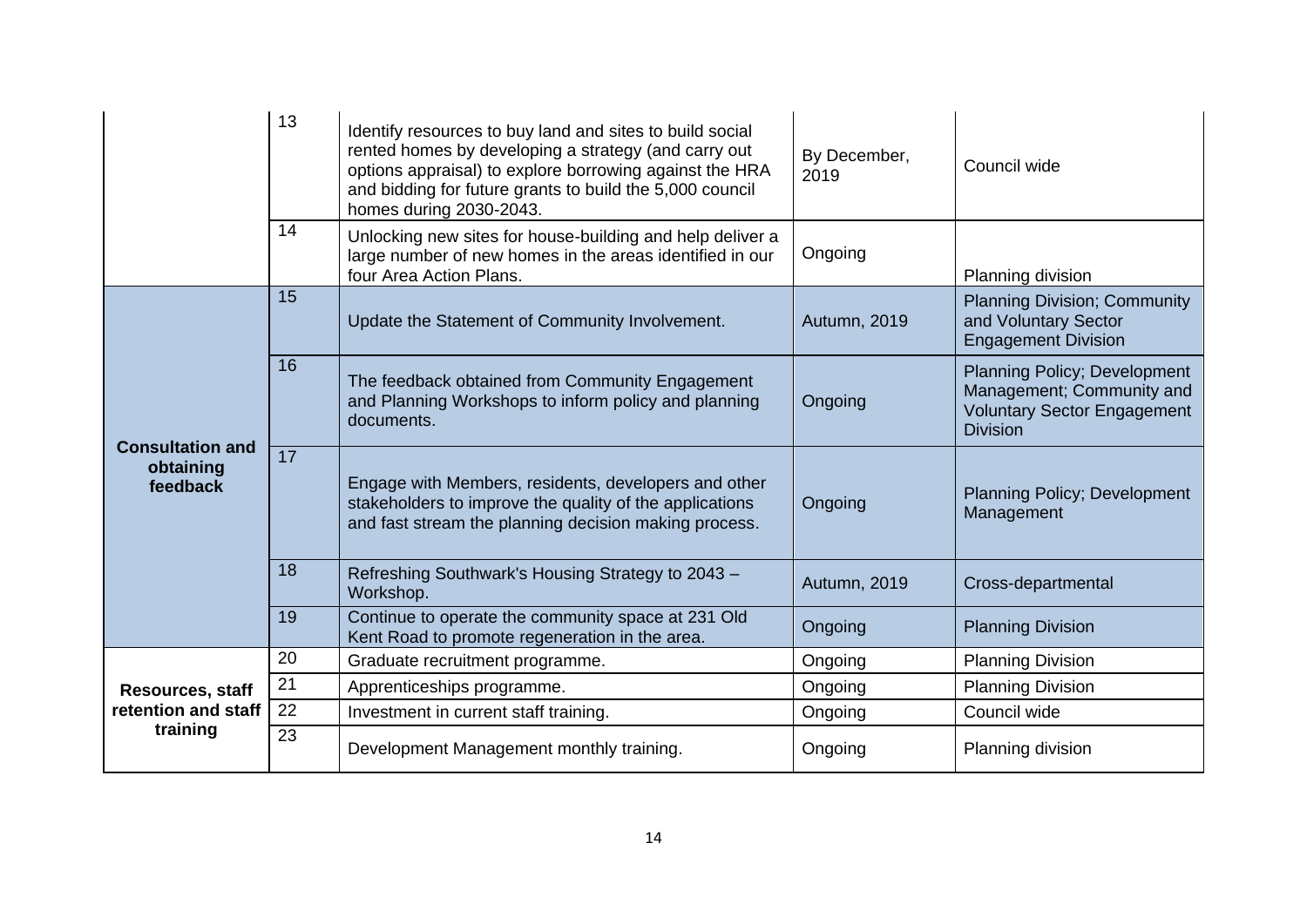|                                                         | 24 | Review and upload eligible approved planning<br>permissions to the LDD.                                                                                                                                              | Monthly                                                                                                                   | <b>Planning Policy</b>                                   |
|---------------------------------------------------------|----|----------------------------------------------------------------------------------------------------------------------------------------------------------------------------------------------------------------------|---------------------------------------------------------------------------------------------------------------------------|----------------------------------------------------------|
| <b>Housing delivery</b>                                 | 25 | Carry out checks of development that have started on site<br>or completed for the LDD.                                                                                                                               | Annually                                                                                                                  | <b>Planning Policy</b>                                   |
| monitoring                                              | 26 | Comprehensive website update of all our housing figures<br>from 2004-2019.                                                                                                                                           | Website to be<br>updated in<br>autumn, 2019                                                                               | <b>Planning Policy</b>                                   |
|                                                         | 27 | Working with the GLA and other boroughs on LDD<br><b>Automation Project.</b>                                                                                                                                         | Ongoing                                                                                                                   | Planning Policy; Development<br>Management officers; GLA |
| Working with the                                        | 28 | Explore and establish new ways of delivering services,<br>through establishing partnerships, cross-departmental<br>working and by modernising the way we work together.                                              | Ongoing                                                                                                                   | Council wide                                             |
| Government,<br><b>LPAs and other</b><br>stakeholders    | 29 | Continue to build relationships, share ideas and good<br>practice with stakeholders, GLA, LPAs, residents, local<br>businesses and employers, charities and community<br>organisations, local NHS trusts and others. | Ongoing                                                                                                                   | Council wide                                             |
|                                                         | 30 | Produce clear and relatively prescriptive supplementary<br>planning documents.                                                                                                                                       | Ongoing                                                                                                                   | Planning division                                        |
| Improve the<br>quality of<br>planning<br>applications   | 31 | Setting out clear requirements about what is expected<br>from developers in terms of consultation both at pre<br>application and planning application stage.                                                         | <b>Draft Development</b><br>Consultation<br>Charter approved<br>on the 30th April<br>2019; final version<br>by early 2020 | Planning division                                        |
| <b>Review and</b><br>streamline the<br>planning process | 32 | Develop Plan X online digital planning tool to speed up<br>the planning application process.                                                                                                                         | Plan X to go live<br>by 2020                                                                                              | Planning division                                        |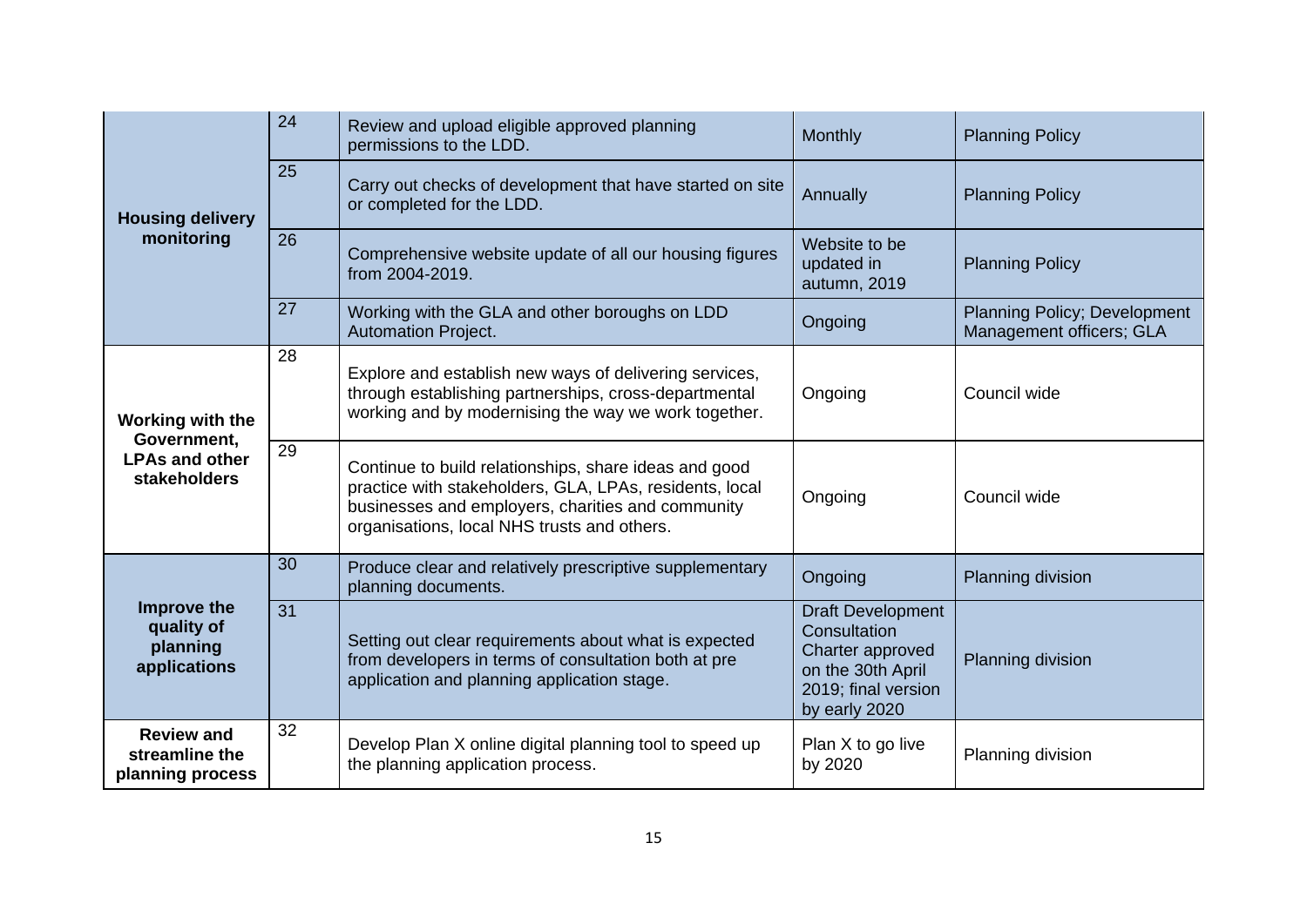|                                      | 33 | Replace the back office and document management<br>system to increase efficiency and minimise officer time<br>spent on administrative tasks.                                                                                                                            | Uniform to go live<br>by August 2019                                  | Planning division |
|--------------------------------------|----|-------------------------------------------------------------------------------------------------------------------------------------------------------------------------------------------------------------------------------------------------------------------------|-----------------------------------------------------------------------|-------------------|
|                                      | 34 | Revise and shorten report templates to increase<br>efficiency and minimise officer time spent on<br>administrative tasks.                                                                                                                                               | As part of the back<br>office system<br>replacement by<br>August 2019 | Planning division |
|                                      | 35 | Affordable housing digital project - working to understand<br>the requirements for a digital service in order to monitor<br>the ongoing provision of affordable homes. We have<br>finished the research phase and are hoping to begin<br>development in the next month. | <b>Begin</b><br>development in<br>September 2019                      | Planning division |
|                                      | 36 | Viability digital project - working to leverage the greater<br>availability of data and digital technology, in order to<br>secure greater number of affordable homes via the better<br>evaluation of development viability.                                             | To be confirmed                                                       | Planning division |
| <b>Alternative</b>                   | 37 | Investigate other building options such as modular or off<br>site builds.                                                                                                                                                                                               | Long term plan                                                        | Council wide      |
| delivery models<br>and opportunities | 38 | Investigate how the Council can support developers of<br>small sites.                                                                                                                                                                                                   | Long term plan                                                        | Council wide      |

N.B. Some of the actions set out in **Table 4** can be subject to change, as the Housing Strategy Refresh is yet to be presented at Cabinet in December, 2019.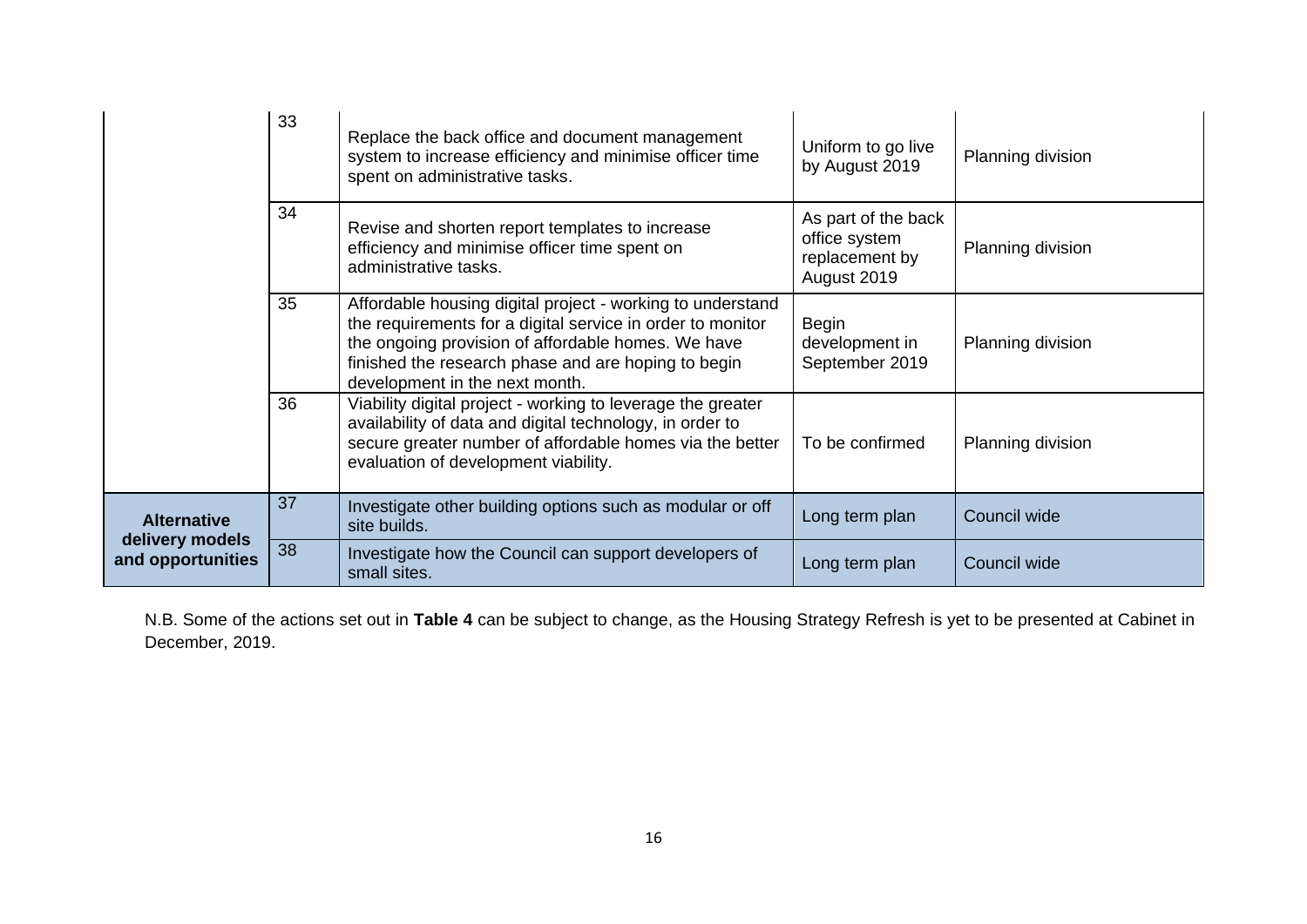## **Monitoring and performance**

- 6.1 The success of this Action Plan will be evaluated through the impacts that will occur with housing delivery.
- 6.2 We will continue to undertake the monthly recordings approvals on the LDD as per the GLA's requirement, and the annual completions check to review housing delivery. This information is, and will continue to be, shared with colleagues and teams within the Council.
- 6.3 Throughout the course of the year, we will liaise with the lead officers and departments responsible for the actions to monitor their progress. A full review of the Action Plan will occur annually as required when the HDT results are published, to consider additional actions or amendments, and to update the plan with new initiatives.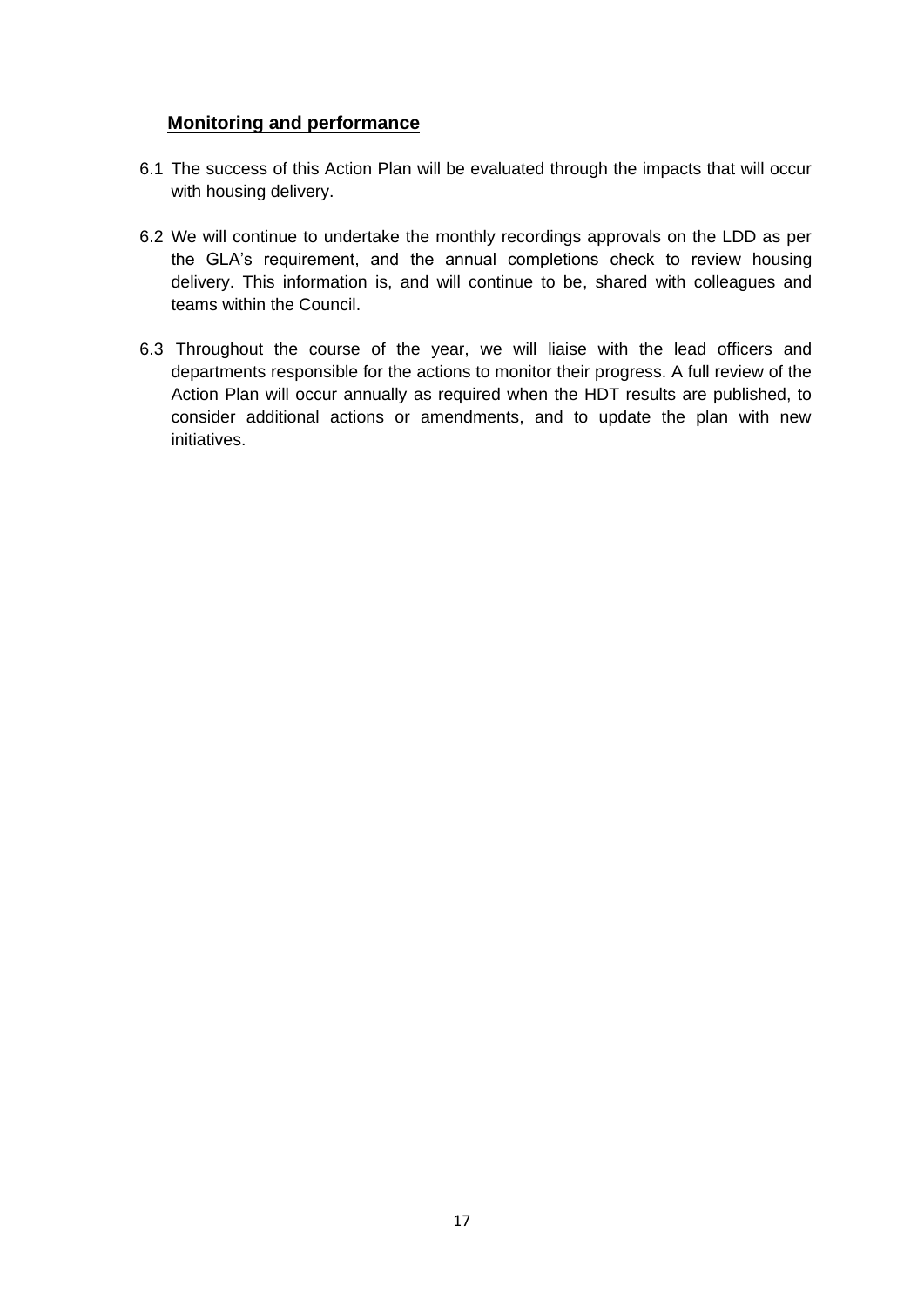## **Appendices**

| <b>Financi</b><br>al Year |                             |                               | <b>Affordable Housing</b>           |                |                                                                       |                           |                          |                                         |                                         |
|---------------------------|-----------------------------|-------------------------------|-------------------------------------|----------------|-----------------------------------------------------------------------|---------------------------|--------------------------|-----------------------------------------|-----------------------------------------|
| (1 Apr -<br>31 Mar)       | Housi<br>ng<br><b>Total</b> | <b>Market</b><br><b>Total</b> | Afford<br>able<br>Housin<br>g total | Social<br>Rent | Affordab<br>le Rent<br>as per<br>the<br><b>NPPF</b><br>definitio<br>n | Other<br>Interm<br>ediate | London<br>Living<br>Rent | <b>Discoun</b><br>ted<br>Market<br>Rent | <b>Discount</b><br>ed<br>Market<br>Sale |
| $2004 -$<br>2005          | 3832                        | 2367                          | 1465                                | 791            | $\pmb{0}$                                                             | 674                       | 0                        | $\mathbf 0$                             | $\mathbf 0$                             |
| $2005 -$<br>2006          | 2499                        | 1467                          | 1032                                | 776            | $\pmb{0}$                                                             | 256                       | 0                        | 0                                       | $\pmb{0}$                               |
| 2006 -<br>2007            | 2980                        | 1689                          | 1291                                | 541            | $\pmb{0}$                                                             | 750                       | 0                        | 0                                       | $\pmb{0}$                               |
| $2007 -$<br>2008          | 3053                        | 2067                          | 986                                 | 517            | $\pmb{0}$                                                             | 463                       | 6                        | $\pmb{0}$                               | $\pmb{0}$                               |
| $2008 -$<br>2009          | 3175                        | 2371                          | 804                                 | 384            | 35                                                                    | 385                       | 0                        | $\pmb{0}$                               | $\pmb{0}$                               |
| $2009 -$<br>2010          | 1808                        | 1127                          | 681                                 | 438            | $\pmb{0}$                                                             | 243                       | 0                        | $\pmb{0}$                               | $\pmb{0}$                               |
| $2010 -$<br>2011          | 3083                        | 2109                          | 974                                 | 505            | 140                                                                   | 329                       | 0                        | $\pmb{0}$                               | $\mathbf 0$                             |
| $2011 -$<br>2012          | 2128                        | 2082                          | 46                                  | $-163$         | 46                                                                    | 163                       | 0                        | 0                                       | $\mathbf 0$                             |
| $2012 -$<br>2013          | 3366                        | 3299                          | 67                                  | $-425$         | 146                                                                   | 346                       | 0                        | $\pmb{0}$                               | $\pmb{0}$                               |
| $2013 -$<br>2014          | 4023                        | 3579                          | 444                                 | 56             | 19                                                                    | 369                       | 0                        | $\mathbf 0$                             | $\pmb{0}$                               |
| $2014 -$<br>2015          | 3183                        | 2544                          | 639                                 | 215            | 85                                                                    | 339                       | 0                        | 0                                       | $\pmb{0}$                               |
| $2015 -$<br>2016          | 2213                        | 2542                          | $-329$                              | $-912$         | 5                                                                     | 578                       | $\pmb{0}$                | 0                                       | $\mathbf 0$                             |
| $2016 -$<br>2017          | 1598                        | 1188                          | 410                                 | 295            | $\pmb{0}$                                                             | 115                       | $\pmb{0}$                | 0                                       | 0                                       |
| $2017 -$<br>2018          | 1832                        | 1216                          | 616                                 | 307            | 58                                                                    | 194                       | 0                        | 0                                       | 57                                      |
| $2018 -$<br>2019          | 2577                        | 1779                          | 798                                 | 426            | 13                                                                    | 145                       | 53                       | 161                                     | $\mathbf 0$                             |
| <b>Total</b>              | 41350                       | 31426                         | 9924                                | 3751           | 547                                                                   | 5349                      | 59                       | 161                                     | 57                                      |

## **Appendix 1** – Total net housing approvals in Southwark in the last fifteen financial years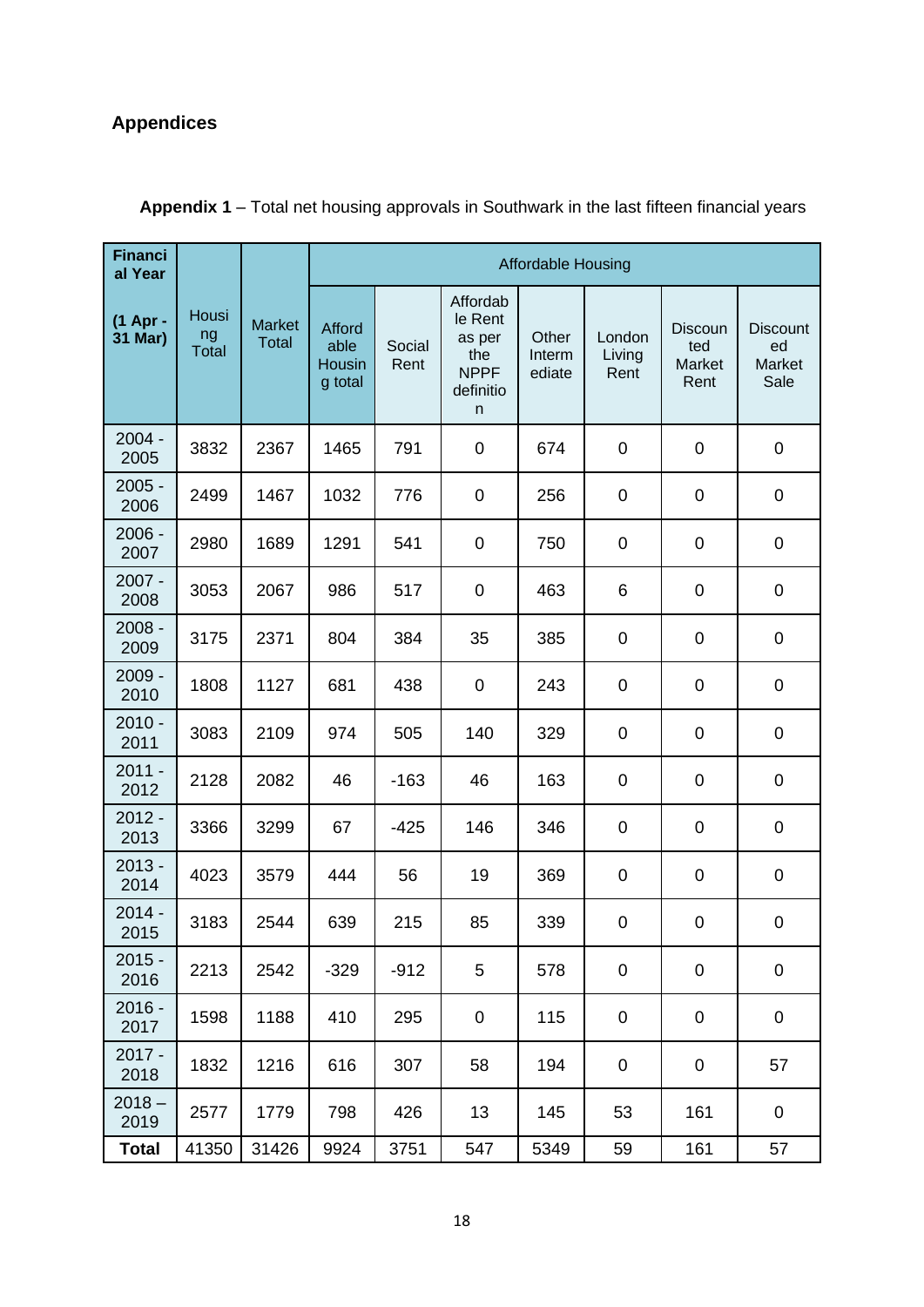**Appendix 2** – Total net housing completions in Southwark in the last fifteen financial years

| <b>Financial</b><br>Year |                         |                 | <b>Affordable Housing</b> |                |                                                     |              |                          |  |
|--------------------------|-------------------------|-----------------|---------------------------|----------------|-----------------------------------------------------|--------------|--------------------------|--|
| (1 Apr -<br>31 Mar)      | <b>Housing</b><br>total | Market<br>total | Affordable<br>total       | Social<br>Rent | Affordable<br>Rent as per<br>the NPPF<br>definition | Intermediate | London<br>Living<br>Rent |  |
| $2004 -$<br>2005         | 1227                    | 1066            | 161                       | 50             | $\pmb{0}$                                           | 111          | $\boldsymbol{0}$         |  |
| $2005 -$<br>2006         | 1394                    | 1116            | 278                       | 69             | $\pmb{0}$                                           | 209          | $\pmb{0}$                |  |
| $2006 -$<br>2007         | 1958                    | 1223            | 735                       | 330            | $\pmb{0}$                                           | 405          | $\boldsymbol{0}$         |  |
| $2007 -$<br>2008         | 1249                    | 713             | 536                       | 63             | 0                                                   | 473          | $\pmb{0}$                |  |
| $2008 -$<br>2009         | 1041                    | 742             | 299                       | 159            | $\pmb{0}$                                           | 140          | $\boldsymbol{0}$         |  |
| $2009 -$<br>2010         | 1333                    | 633             | 700                       | 421            | $\pmb{0}$                                           | 279          | $\boldsymbol{0}$         |  |
| $2010 -$<br>2011         | 1391                    | 832             | 559                       | 146            | 0                                                   | 413          | $\pmb{0}$                |  |
| $2011 -$<br>2012         | 1084                    | 491             | 593                       | 459            | $\pmb{0}$                                           | 134          | $\boldsymbol{0}$         |  |
| $2012 -$<br>2013         | 1065                    | 577             | 488                       | 326            | $\pmb{0}$                                           | 162          | $\boldsymbol{0}$         |  |
| $2013 -$<br>2014         | 1669                    | 1186            | 483                       | 299            | 24                                                  | 160          | $\boldsymbol{0}$         |  |
| $2014 -$<br>2015         | 1216                    | 1107            | 109                       | $-121$         | 61                                                  | 169          | $\boldsymbol{0}$         |  |
| $2015 -$<br>2016         | 1390                    | 1277            | 113                       | $-166$         | 132                                                 | 147          | $\mathbf 0$              |  |
| $2016 -$<br>2017         | 2432                    | 1880            | 552                       | 371            | 22                                                  | 159          | $\pmb{0}$                |  |
| $2017 -$<br>2018         | 859                     | 675             | 184                       | 90             | 15                                                  | 79           | $\mathbf 0$              |  |
| $2018 -$<br>2019         | 3208                    | 2582            | 626                       | 190            | 45                                                  | 391          | $\mathbf 0$              |  |
| total                    | 22516                   | 16100           | 6416                      | 2686           | 299                                                 | 3431         | $\pmb{0}$                |  |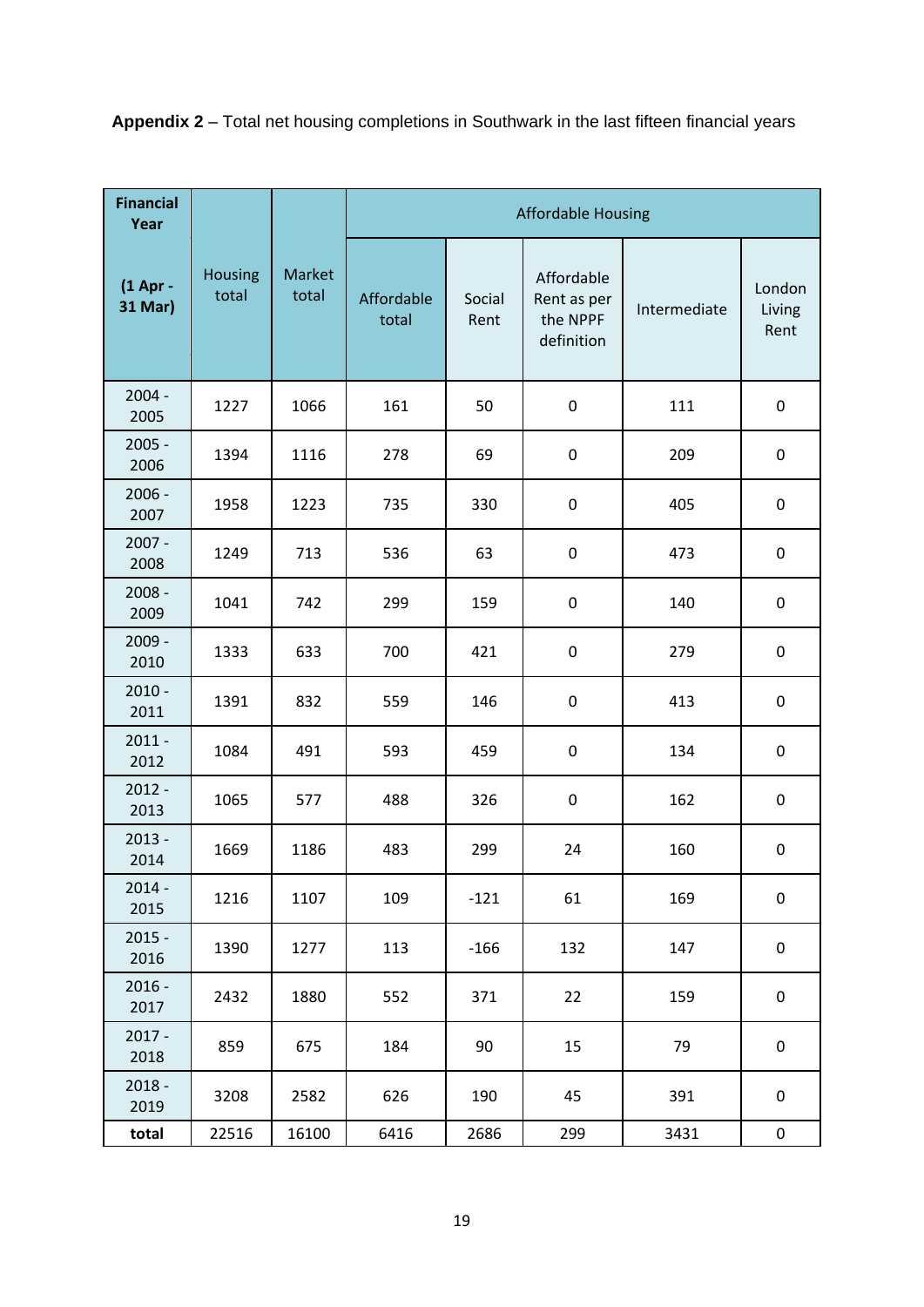The affordable housing products stated within **Appendix 1** and **Appendix 2** are set out in Appendix 3.

The schemes presented below are some of Southwark's larger schemes that have had homes demolished over the years and in some cases have resulted in a net loss of social homes as presented in **Appendix 1** and **Appendix 2**. Southwark has consistently delivered a significant amount of net new homes contributing 21,777 net units to Southwark's housing stock over the last fifteen years. The completed schemes that contributed to the loss of social housing in the last fifteen years include:

- The Heygate Masterplan approved under 12/AP/1092 proposed to deliver 2,689 gross units. As part of the proposal 1,107 existing units were demolished on site before the construction works have started. Once the masterplan is completed, it will result in 1,582 net units contributing significantly to Southwark's housing stock.
- Under application 13/AP/0876 at WOOD DENE, SITE BOUNDED BY QUEENS ROAD, MEETING HOUSE LANE AND CARLTON GROVE SE15 in total 333 residential units were approved. As part of the application 323 existing units were demolished, as such the scheme has resulted in 10 net units.
- Under application 11/AP/0191 at SILWOOD ESTATE PHASE 4B, LAND AT SILWOOD STREET, DEBNAMS ROAD, CORBETTS LANE, LONDON SE16 in total 128 residential units were approved. As part of the application 63 existing units were demolished, as such the scheme has resulted in 65 net units.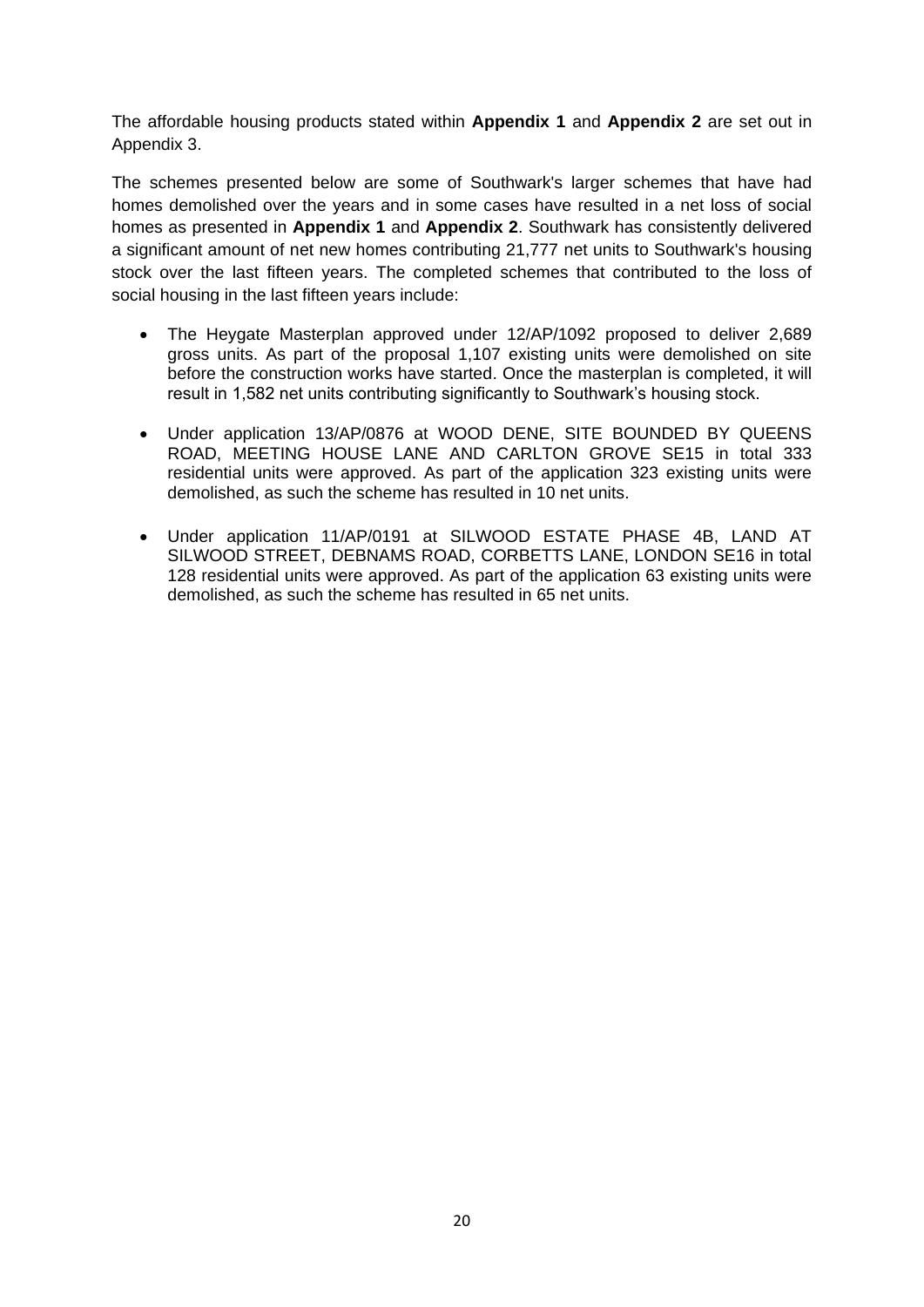## **Appendix 3 – Social and intermediate housing product types definitions presented in Appendix 1 and Appendix 2**

- **Social rent** homes where rents must not exceed the rent levels determined by the formula set out in the HCA Rent Standard Guidance. HRA
- **Affordable rent** homes which are let at a rent which must not exceed 80% of the local market rent. The landlord of these homes must be registered with the Social Housing Regulator. Southwark Council does not consider this product to be affordable. This is the definition set out in the NPPF.
- **Shared ownership** homes that are part-owned and part-rented. Buyers must purchase an initial share of at least 25% and have the opportunity to 'staircase' to full ownership. This means they can buy more shares over time until they own the property outright. Rent on the part-rented share is subject to caps below the market level. The council sets its own income eligibility thresholds for shared ownership for an initial three month period. In the event no suitable purchaser is found within three months eligibility is widened to households with an income no greater than £90,000 (as updated annually by the Mayor of London). The Mayor states the open market value of a shared ownership home should not exceed £600,000.
- **London Living Rent** homes with sub-market rents on time-limited tenancies aimed at households who aspire to home ownership. London Living Rent is a rent-to-buy product where tenants have the right to purchase their home after a fixed period. Eligibility is restricted to households with an income no greater than £60,000 and who save towards a housing deposit. The following table shows average London Living Rent in Southwark.
- **Discount market sale**  homes for sale discounted by at least 20% of full market value. Discount market sale homes are restricted to eligible households and should remain affordable in perpetuity
- **Discount market rent** homes with sub-market rents least 20% below open market value where the discount is retained in perpetuity. Discount market rent homes are restricted to eligible households (households with incomes up to £90,000 per year) and the tenant has no right to ownership. For dwellings to be considered affordable, annual housing costs rent and service charge should be no greater than 40% of net household income (net household income assumed to be 70% of total, or gross, income). As such, a range of sub-market rents are required to meet affordable housing needs of households eligible for discount market rent.